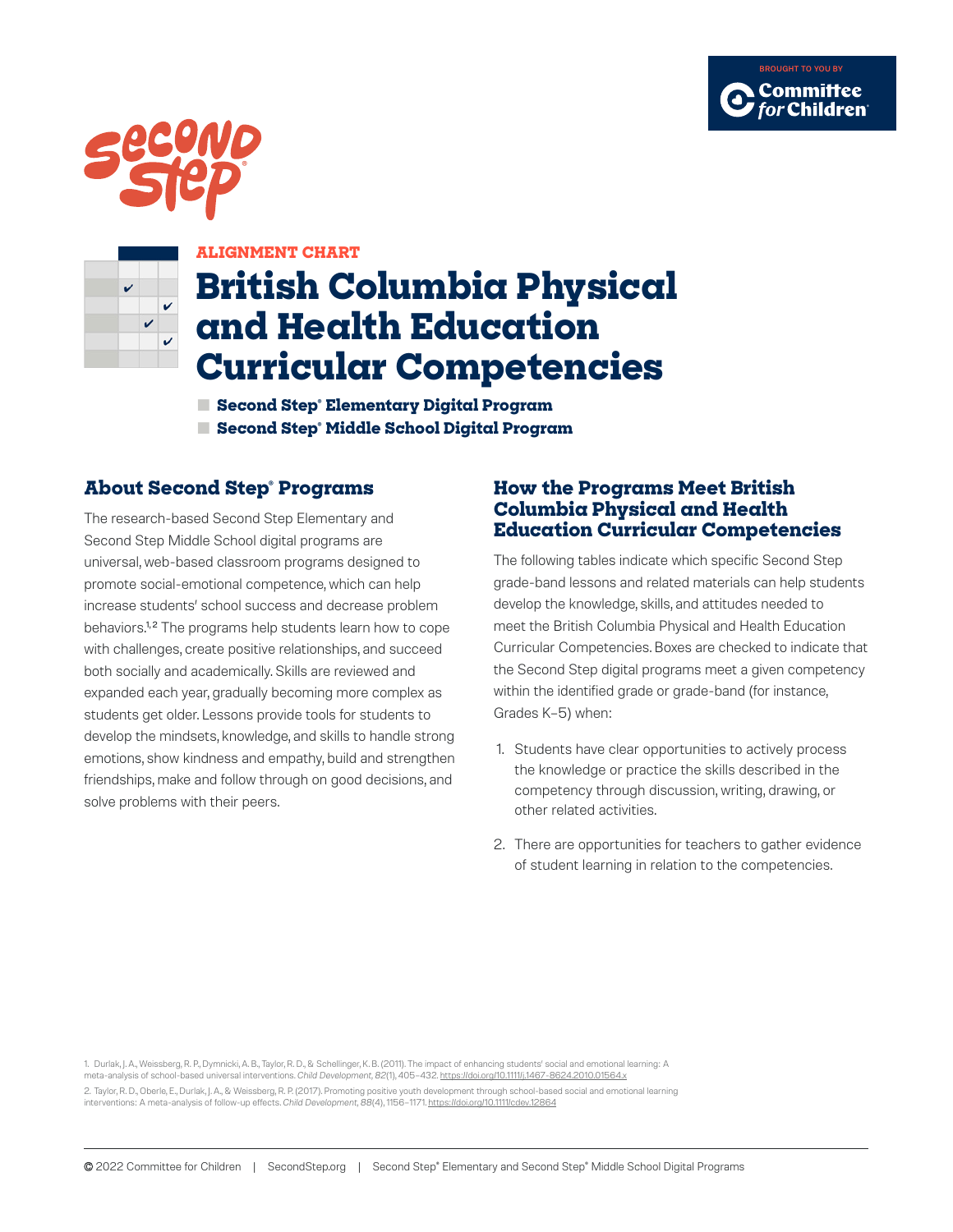ē,

|                                                                                                                                       |           |                                                      |                   |                 |                                                      |                                                           |                                   | <b>Key Skills and Concepts</b>                            |                                                               |                                                                        |                            |                               |                                                            |                                            |                         |                                                                                       |
|---------------------------------------------------------------------------------------------------------------------------------------|-----------|------------------------------------------------------|-------------------|-----------------|------------------------------------------------------|-----------------------------------------------------------|-----------------------------------|-----------------------------------------------------------|---------------------------------------------------------------|------------------------------------------------------------------------|----------------------------|-------------------------------|------------------------------------------------------------|--------------------------------------------|-------------------------|---------------------------------------------------------------------------------------|
|                                                                                                                                       |           | <b>Brain Builders</b><br>(Executive-Function Skills) |                   |                 | Unit 1: Growth Mindset & Goal-Setting                |                                                           |                                   |                                                           | <b>Unit 2: Emotion Management</b>                             |                                                                        |                            | Unit 3: Empathy & Kindness    |                                                            |                                            | Unit 4: Problem-Solving |                                                                                       |
| <b>secono</b>                                                                                                                         |           |                                                      |                   |                 | learn<br>$\frac{3}{2}$                               |                                                           | of learning                       | and<br>contextual                                         | iotion<br>$rac{E}{\epsilon}$<br>$\overline{\mathsf{a}}$<br>αs | $\overline{a}$<br>æ                                                    |                            |                               | $\overline{c}$<br>$\frac{8}{5}$<br>$\overleftarrow{\circ}$ | before<br>calm                             |                         | and                                                                                   |
| Kindergarten                                                                                                                          |           |                                                      |                   |                 |                                                      |                                                           |                                   |                                                           |                                                               |                                                                        | others                     |                               | Say<br>can                                                 | to feel                                    |                         |                                                                                       |
| <b>British Columbia Physical</b><br>and Health Education<br><b>Curricular Competencies</b><br>Second Step® Elementary Digital Program |           | Working memory                                       | nhibitory control | Focus attention | attention helps<br>Recognize that a<br>and stay safe | Recognize that skills improve with<br>practice and effort | Understand that mistakes are part | feelings from a<br>Identify familiar f<br>behavioral cues | Name and apply slow breathing<br>management strategy          | Name and apply asking an adult for help<br>emotion-management strategy | Recognize the kind acts of | Recognize their own kind acts | Demonstrate things they<br>show kindness to others         | Manage strong emotions<br>solving problems | State the problem       | apologizing, taking turns,<br>solutions to problems<br>Demonstrate<br>sharing their s |
|                                                                                                                                       | Attention |                                                      |                   |                 |                                                      |                                                           |                                   |                                                           |                                                               |                                                                        |                            |                               |                                                            |                                            |                         |                                                                                       |
| <b>Learning Standards</b>                                                                                                             |           |                                                      |                   |                 |                                                      |                                                           |                                   |                                                           |                                                               |                                                                        |                            |                               |                                                            |                                            |                         |                                                                                       |
| Develop and demonstrate a variety of fundamental movement skills<br>in a variety of physical activities and environments              |           |                                                      |                   |                 |                                                      |                                                           |                                   |                                                           |                                                               |                                                                        |                            |                               |                                                            |                                            |                         |                                                                                       |
| Describe the body's reaction to participating in physical activity in a<br>variety of environments                                    |           |                                                      |                   |                 |                                                      |                                                           |                                   |                                                           |                                                               |                                                                        |                            |                               |                                                            |                                            |                         |                                                                                       |
| Develop and demonstrate safety, fair play, and leadership in<br>physical activities                                                   |           |                                                      |                   |                 |                                                      |                                                           |                                   |                                                           |                                                               |                                                                        |                            |                               |                                                            |                                            |                         |                                                                                       |
| Participate daily in physical activity at moderate to vigorous<br>intensity levels                                                    |           |                                                      |                   |                 |                                                      |                                                           |                                   |                                                           |                                                               |                                                                        |                            |                               |                                                            |                                            |                         |                                                                                       |
| Identify opportunities to be physically active at school, at home, and<br>in the community                                            |           |                                                      |                   |                 |                                                      |                                                           |                                   |                                                           |                                                               |                                                                        |                            |                               |                                                            |                                            |                         |                                                                                       |
| Identify and explore a variety of foods and describe how they<br>contribute to health                                                 |           |                                                      |                   |                 |                                                      |                                                           |                                   |                                                           |                                                               |                                                                        |                            |                               |                                                            |                                            |                         |                                                                                       |
| Identify opportunities to make choices that contribute to health<br>and well-being                                                    |           |                                                      |                   |                 |                                                      |                                                           |                                   |                                                           |                                                               |                                                                        |                            |                               |                                                            |                                            |                         |                                                                                       |
| Identify sources of health information                                                                                                |           |                                                      |                   |                 |                                                      |                                                           |                                   |                                                           |                                                               |                                                                        |                            |                               |                                                            |                                            |                         |                                                                                       |
| Identify and describe a variety of unsafe and/or<br>uncomfortable situations                                                          |           |                                                      |                   |                 |                                                      |                                                           |                                   |                                                           |                                                               |                                                                        |                            |                               |                                                            |                                            |                         |                                                                                       |
| Develop and demonstrate respectful behaviour when participating<br>in activities with others                                          |           |                                                      |                   | $\checkmark$    | $\checkmark$                                         |                                                           |                                   |                                                           |                                                               |                                                                        | $\checkmark$               | $\checkmark$                  | $\checkmark$                                               | $\checkmark$                               | $\checkmark$            | $\checkmark$                                                                          |
| Identify caring behaviours among classmates and within families                                                                       |           |                                                      |                   |                 |                                                      |                                                           |                                   |                                                           |                                                               |                                                                        | $\checkmark$               | $\checkmark$                  | $\checkmark$                                               |                                            |                         |                                                                                       |
| Identify and describe practices that promote mental well-being                                                                        |           |                                                      |                   |                 |                                                      | $\checkmark$                                              | $\checkmark$                      |                                                           | $\checkmark$                                                  | $\mathbf v$                                                            | $\checkmark$               | $\checkmark$                  | $\checkmark$                                               |                                            |                         |                                                                                       |
| Identify and describe feelings and worries                                                                                            |           |                                                      |                   |                 |                                                      |                                                           |                                   | $\checkmark$                                              | $\checkmark$                                                  | $\checkmark$                                                           | $\checkmark$               | $\mathbf v$                   | $\checkmark$                                               | $\checkmark$                               | $\checkmark$            |                                                                                       |
| Identify personal skills, interests, and preferences                                                                                  |           |                                                      |                   |                 |                                                      |                                                           | $\checkmark$                      |                                                           |                                                               |                                                                        |                            |                               |                                                            |                                            |                         |                                                                                       |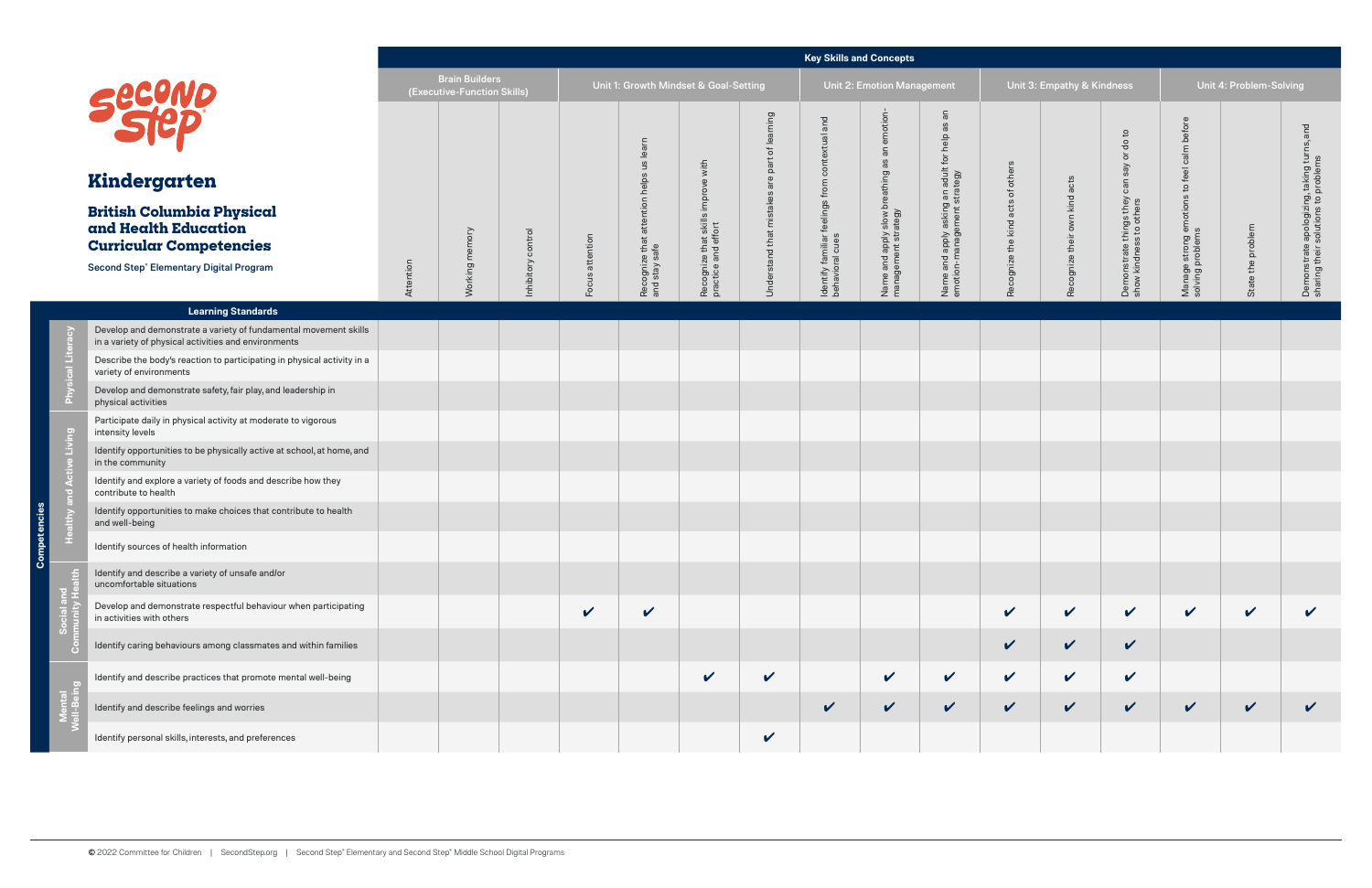ု့

|                      |                                                                                                                                       |           |                                                      |                   |                 |                     |                                                           |                            | <b>Key Skills and Concepts</b>            |                                                                 |                                                                              |                                                                          |                                                      |                                                               |                                                                |                                                 |                                                       |
|----------------------|---------------------------------------------------------------------------------------------------------------------------------------|-----------|------------------------------------------------------|-------------------|-----------------|---------------------|-----------------------------------------------------------|----------------------------|-------------------------------------------|-----------------------------------------------------------------|------------------------------------------------------------------------------|--------------------------------------------------------------------------|------------------------------------------------------|---------------------------------------------------------------|----------------------------------------------------------------|-------------------------------------------------|-------------------------------------------------------|
|                      |                                                                                                                                       |           | <b>Brain Builders</b><br>(Executive-Function Skills) |                   |                 |                     | Unit 1: Growth Mindset & Goal-Setting                     |                            |                                           | <b>Unit 2: Emotion Management</b>                               |                                                                              |                                                                          | Unit 3: Empathy & Kindness                           |                                                               |                                                                | Unit 4: Problem-Solving                         |                                                       |
|                      | <b>Secono</b>                                                                                                                         |           |                                                      |                   |                 |                     |                                                           |                            | and                                       | $\sigma$<br>from                                                | slow<br>$\sigma$                                                             |                                                                          |                                                      | than<br>are better                                            |                                                                | $\overline{\sigma}$                             | accidents                                             |
|                      | <b>Grade 1</b>                                                                                                                        |           |                                                      |                   |                 |                     |                                                           | $\circ$                    | contextual                                |                                                                 |                                                                              |                                                                          |                                                      |                                                               |                                                                |                                                 |                                                       |
|                      | <b>British Columbia Physical</b><br>and Health Education<br><b>Curricular Competencies</b><br>Second Step® Elementary Digital Program |           | Working memory                                       | nhibitory control | Focus attention | Manage distractions | Recognize that skills improve with<br>practice and effort | Use growth mindset languag | Identify feelings from<br>behavioral cues | Infer a likely emotion that would arise<br>particular situation | Apply emotion-management strategies<br>counting and asking an adult for help | ldentify how someone else might feel when<br>shown or not shown kindness | ldentify ways to be kind in response<br>to scenarios | Recognize that some kind acts<br>others in certain situations | Manage strong emotions to feel calm before<br>solving problems | State the problem without blame<br>name-calling | to recognize<br>Demonstrate how to<br>and make amends |
|                      |                                                                                                                                       | Attention |                                                      |                   |                 |                     |                                                           |                            |                                           |                                                                 |                                                                              |                                                                          |                                                      |                                                               |                                                                |                                                 |                                                       |
|                      | <b>Learning Standards</b>                                                                                                             |           |                                                      |                   |                 |                     |                                                           |                            |                                           |                                                                 |                                                                              |                                                                          |                                                      |                                                               |                                                                |                                                 |                                                       |
|                      | Develop and demonstrate a variety of fundamental movement skills<br>in a variety of physical activities and environments              |           |                                                      |                   |                 |                     |                                                           |                            |                                           |                                                                 |                                                                              |                                                                          |                                                      |                                                               |                                                                |                                                 |                                                       |
| $\tilde{\epsilon}$ : | Describe the body's reaction to participating in physical activity in a<br>variety of environments                                    |           |                                                      |                   |                 |                     |                                                           |                            |                                           |                                                                 |                                                                              |                                                                          |                                                      |                                                               |                                                                |                                                 |                                                       |
|                      | Develop and demonstrate safety, fair play, and leadership in<br>physical activities                                                   |           |                                                      |                   |                 |                     |                                                           |                            |                                           |                                                                 |                                                                              |                                                                          |                                                      |                                                               |                                                                |                                                 |                                                       |
|                      | Participate daily in physical activity at moderate to vigorous<br>intensity levels                                                    |           |                                                      |                   |                 |                     |                                                           |                            |                                           |                                                                 |                                                                              |                                                                          |                                                      |                                                               |                                                                |                                                 |                                                       |
| ctive Living         | Identify opportunities to be physically active at school, at home, and<br>in the community                                            |           |                                                      |                   |                 |                     |                                                           |                            |                                           |                                                                 |                                                                              |                                                                          |                                                      |                                                               |                                                                |                                                 |                                                       |
|                      | Identify and explore a variety of foods and describe how they<br>contribute to health                                                 |           |                                                      |                   |                 |                     |                                                           |                            |                                           |                                                                 |                                                                              |                                                                          |                                                      |                                                               |                                                                |                                                 |                                                       |
|                      | Identify opportunities to make choices that contribute to health<br>and well-being                                                    |           |                                                      |                   |                 |                     |                                                           |                            |                                           |                                                                 |                                                                              |                                                                          |                                                      |                                                               |                                                                |                                                 |                                                       |
|                      | Recognize basic health information from a variety of sources                                                                          |           |                                                      |                   |                 |                     |                                                           |                            |                                           |                                                                 |                                                                              |                                                                          |                                                      |                                                               |                                                                |                                                 |                                                       |
|                      | Describe ways to prevent and respond to a variety of unsafe and/or<br>uncomfortable situations                                        |           |                                                      |                   |                 |                     |                                                           |                            |                                           |                                                                 |                                                                              |                                                                          |                                                      |                                                               |                                                                |                                                 |                                                       |
|                      | Develop and demonstrate respectful behaviour when participating<br>in activities with others                                          |           |                                                      |                   | $\checkmark$    | $\checkmark$        |                                                           |                            |                                           |                                                                 |                                                                              | $\checkmark$                                                             | $\checkmark$                                         | $\checkmark$                                                  | $\checkmark$                                                   | $\mathbf v$                                     | V                                                     |
|                      | Identify caring behaviours among classmates and within families                                                                       |           |                                                      |                   |                 |                     |                                                           |                            |                                           |                                                                 |                                                                              | $\checkmark$                                                             | $\checkmark$                                         | $\checkmark$                                                  |                                                                |                                                 |                                                       |
|                      | Identify and describe practices that promote mental well-being                                                                        |           |                                                      |                   |                 |                     |                                                           | $\checkmark$               |                                           |                                                                 | $\checkmark$                                                                 | $\checkmark$                                                             | $\checkmark$                                         | $\checkmark$                                                  |                                                                |                                                 |                                                       |
|                      | Identify and describe feelings and worries                                                                                            |           |                                                      |                   |                 |                     |                                                           | $\checkmark$               | $\sqrt{2}$                                | $\checkmark$                                                    | $\checkmark$                                                                 | $\checkmark$                                                             | $\mathbf{v}$                                         | $\checkmark$                                                  | $\checkmark$                                                   | $\checkmark$                                    | V                                                     |
|                      | Identify personal skills, interests, and preferences                                                                                  |           |                                                      |                   |                 |                     | $\checkmark$                                              | $\mathbf{v}$               |                                           |                                                                 |                                                                              |                                                                          |                                                      |                                                               |                                                                |                                                 |                                                       |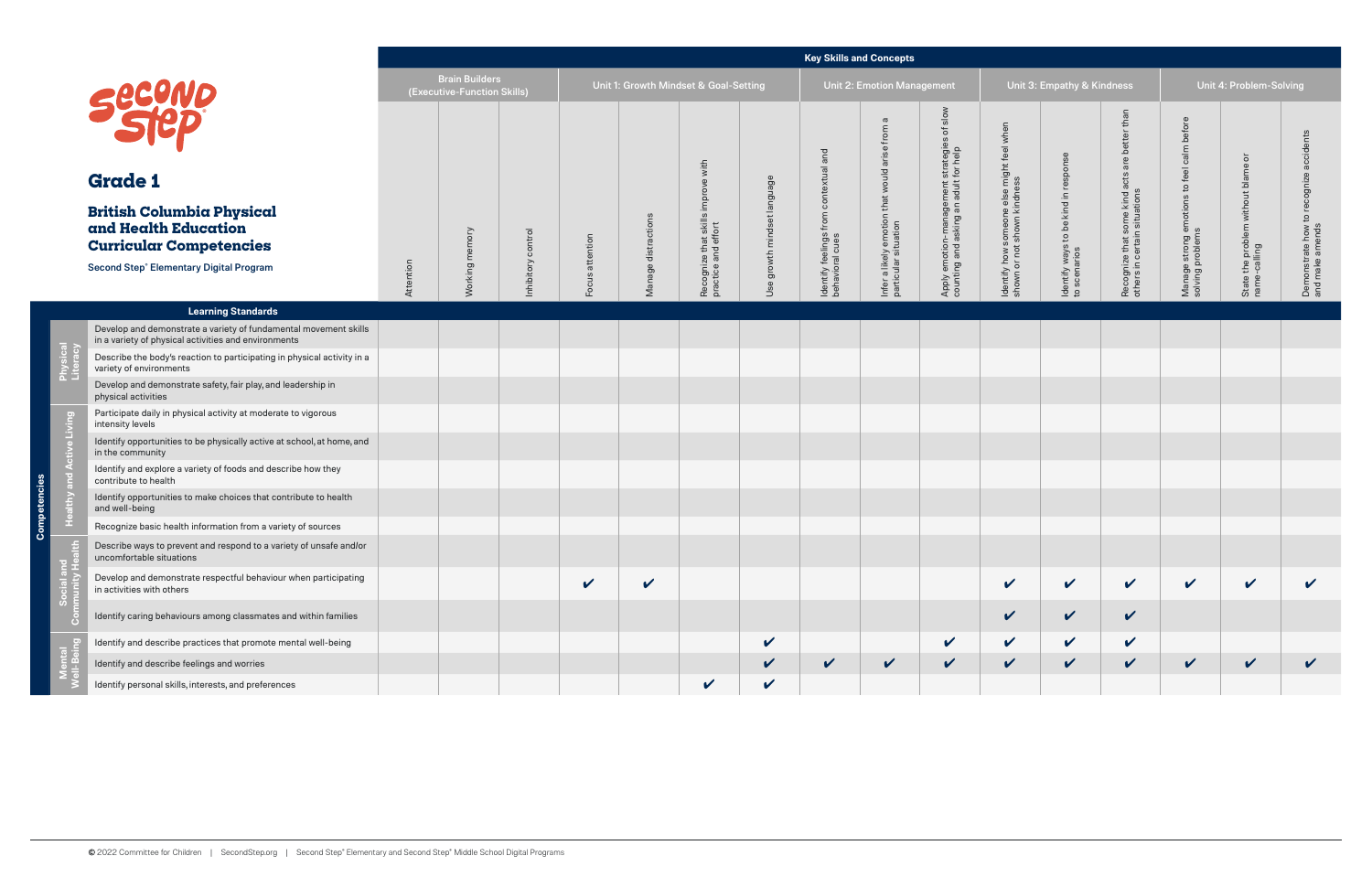pate  $Com$ 

|                                                                                                                                              |              |                                               |                   |                             |                                                     |                                                                                      |                                                                             |                                                                  | <b>Key Skills and Concepts</b>                                         |                                                                |                |                                                                                   |                                                   |                                                                |                                                    |                                                    |                                                                               |              |
|----------------------------------------------------------------------------------------------------------------------------------------------|--------------|-----------------------------------------------|-------------------|-----------------------------|-----------------------------------------------------|--------------------------------------------------------------------------------------|-----------------------------------------------------------------------------|------------------------------------------------------------------|------------------------------------------------------------------------|----------------------------------------------------------------|----------------|-----------------------------------------------------------------------------------|---------------------------------------------------|----------------------------------------------------------------|----------------------------------------------------|----------------------------------------------------|-------------------------------------------------------------------------------|--------------|
|                                                                                                                                              |              | Brain Builders<br>(Executive-Function Skills) |                   |                             |                                                     | Unit 1: Growth Mindset & Goal-Setting                                                |                                                                             |                                                                  | <b>Unit 2: Emotion Management</b>                                      |                                                                |                | Unit 3: Empathy & Kindness                                                        |                                                   |                                                                |                                                    | Unit 4: Problem-Solving                            |                                                                               |              |
| second                                                                                                                                       |              |                                               |                   |                             |                                                     |                                                                                      |                                                                             |                                                                  |                                                                        | $\overline{a}$                                                 |                |                                                                                   |                                                   |                                                                |                                                    |                                                    |                                                                               |              |
| <b>Grade 2</b>                                                                                                                               |              |                                               |                   |                             |                                                     |                                                                                      |                                                                             |                                                                  |                                                                        |                                                                |                |                                                                                   |                                                   |                                                                |                                                    |                                                    |                                                                               | ends         |
| <b>British Columbia Physical</b><br>and Health Education<br><b>Curricular Competencies</b><br><b>Second Step® Elementary Digital Program</b> | Attention    | memory<br>Working                             | nhibitory control | Use growth mindset language | Replace unhelpful thoughts with<br>helpful thoughts | Persevere through challenges while<br>recognizing that mistakes are part of learning | Recognize that skills improve with practice,<br>effort, and asking for help | ldentify complex feelings from contextual and<br>behavioral cues | Recognize that people can feel differently<br>about the same situation | Apply using helpful thoughts as<br>emotion-management strategy | Define empathy | Recognize how empathy helps them identify<br>when and how to show others kindness | Apply empathy and perform kind<br>acts for others | Manage strong emotions to feel calm before<br>solving problems | State the problem without blame or<br>name-calling | Generate their own solutions to a<br>given problem | Recognize that some solutions work better<br>than others in a given situation | ways         |
|                                                                                                                                              |              |                                               |                   |                             |                                                     |                                                                                      |                                                                             |                                                                  |                                                                        |                                                                |                |                                                                                   |                                                   |                                                                |                                                    |                                                    |                                                                               |              |
| <b>Learning Standards</b>                                                                                                                    |              |                                               |                   |                             |                                                     |                                                                                      |                                                                             |                                                                  |                                                                        |                                                                |                |                                                                                   |                                                   |                                                                |                                                    |                                                    |                                                                               |              |
| Develop and demonstrate a variety of fundamental movement skills<br>in a variety of physical activities and environments                     |              |                                               |                   |                             |                                                     |                                                                                      |                                                                             |                                                                  |                                                                        |                                                                |                |                                                                                   |                                                   |                                                                |                                                    |                                                    |                                                                               |              |
| Apply methods of monitoring exertion levels in physical activity                                                                             |              |                                               |                   |                             |                                                     |                                                                                      |                                                                             |                                                                  |                                                                        |                                                                |                |                                                                                   |                                                   |                                                                |                                                    |                                                    |                                                                               |              |
| Develop and demonstrate safety, fair play, and leadership in<br>physical activities                                                          |              |                                               |                   |                             |                                                     |                                                                                      |                                                                             |                                                                  |                                                                        |                                                                |                |                                                                                   |                                                   |                                                                |                                                    |                                                    |                                                                               |              |
| Identify and explain factors that contribute to positive experiences<br>in different physical activities                                     |              |                                               |                   |                             |                                                     |                                                                                      |                                                                             |                                                                  |                                                                        |                                                                |                |                                                                                   |                                                   |                                                                |                                                    |                                                    |                                                                               |              |
| Participate daily in physical activity at moderate to vigorous<br>intensity levels                                                           |              |                                               |                   |                             |                                                     |                                                                                      |                                                                             |                                                                  |                                                                        |                                                                |                |                                                                                   |                                                   |                                                                |                                                    |                                                    |                                                                               |              |
| Identify and describe opportunities to be physically active at school,<br>at home, and in the community                                      |              |                                               |                   |                             |                                                     |                                                                                      |                                                                             |                                                                  |                                                                        |                                                                |                |                                                                                   |                                                   |                                                                |                                                    |                                                    |                                                                               |              |
| Explore strategies for making healthy eating choices                                                                                         |              |                                               |                   |                             |                                                     |                                                                                      |                                                                             |                                                                  |                                                                        |                                                                |                |                                                                                   |                                                   |                                                                |                                                    |                                                    |                                                                               |              |
| Describe ways to access information on and support services for a<br>variety of health topics                                                |              |                                               |                   |                             |                                                     |                                                                                      |                                                                             |                                                                  |                                                                        |                                                                |                |                                                                                   |                                                   |                                                                |                                                    |                                                    |                                                                               |              |
| Explore and describe components of healthy living                                                                                            |              |                                               |                   |                             |                                                     |                                                                                      |                                                                             |                                                                  |                                                                        |                                                                |                |                                                                                   |                                                   |                                                                |                                                    |                                                    |                                                                               |              |
| Identify and describe avoidance or assertiveness strategies to use<br>in unsafe and/or uncomfortable situations                              |              |                                               |                   |                             |                                                     |                                                                                      |                                                                             |                                                                  |                                                                        |                                                                |                |                                                                                   |                                                   |                                                                |                                                    |                                                    |                                                                               |              |
| Develop and demonstrate respectful behaviour when participating<br>in activities with others                                                 | $\mathbf{v}$ | $\checkmark$                                  | $\checkmark$      |                             |                                                     |                                                                                      |                                                                             |                                                                  |                                                                        |                                                                |                | $\checkmark$                                                                      | $\boldsymbol{\mathcal{U}}$                        |                                                                | $\checkmark$                                       | V                                                  | V                                                                             |              |
| Identify and describe characteristics of positive relationships                                                                              |              |                                               |                   |                             |                                                     |                                                                                      |                                                                             |                                                                  |                                                                        |                                                                |                |                                                                                   |                                                   |                                                                |                                                    |                                                    |                                                                               |              |
| Explain how participation in outdoor activities supports connections<br>with the community and environment                                   |              |                                               |                   |                             |                                                     |                                                                                      |                                                                             |                                                                  |                                                                        |                                                                |                |                                                                                   |                                                   |                                                                |                                                    |                                                    |                                                                               |              |
| Identify and apply strategies that promote mental well-being                                                                                 |              |                                               |                   | $\checkmark$                | $\checkmark$                                        |                                                                                      |                                                                             |                                                                  |                                                                        | $\checkmark$                                                   |                | $\checkmark$                                                                      | $\checkmark$                                      | $\checkmark$                                                   | V                                                  |                                                    |                                                                               |              |
| Identify and describe feelings and worries, and strategies for<br>dealing with them                                                          |              |                                               |                   |                             | $\checkmark$                                        |                                                                                      |                                                                             | V                                                                | V                                                                      | $\checkmark$                                                   | $\checkmark$   | $\checkmark$                                                                      | $\checkmark$                                      | $\checkmark$                                                   | $\checkmark$                                       | $\checkmark$                                       | V                                                                             | $\checkmark$ |
| Identify personal skills, interests, and preferences and describe how<br>they influence self-identity                                        |              |                                               |                   |                             |                                                     |                                                                                      |                                                                             |                                                                  |                                                                        |                                                                |                |                                                                                   |                                                   |                                                                |                                                    |                                                    |                                                                               |              |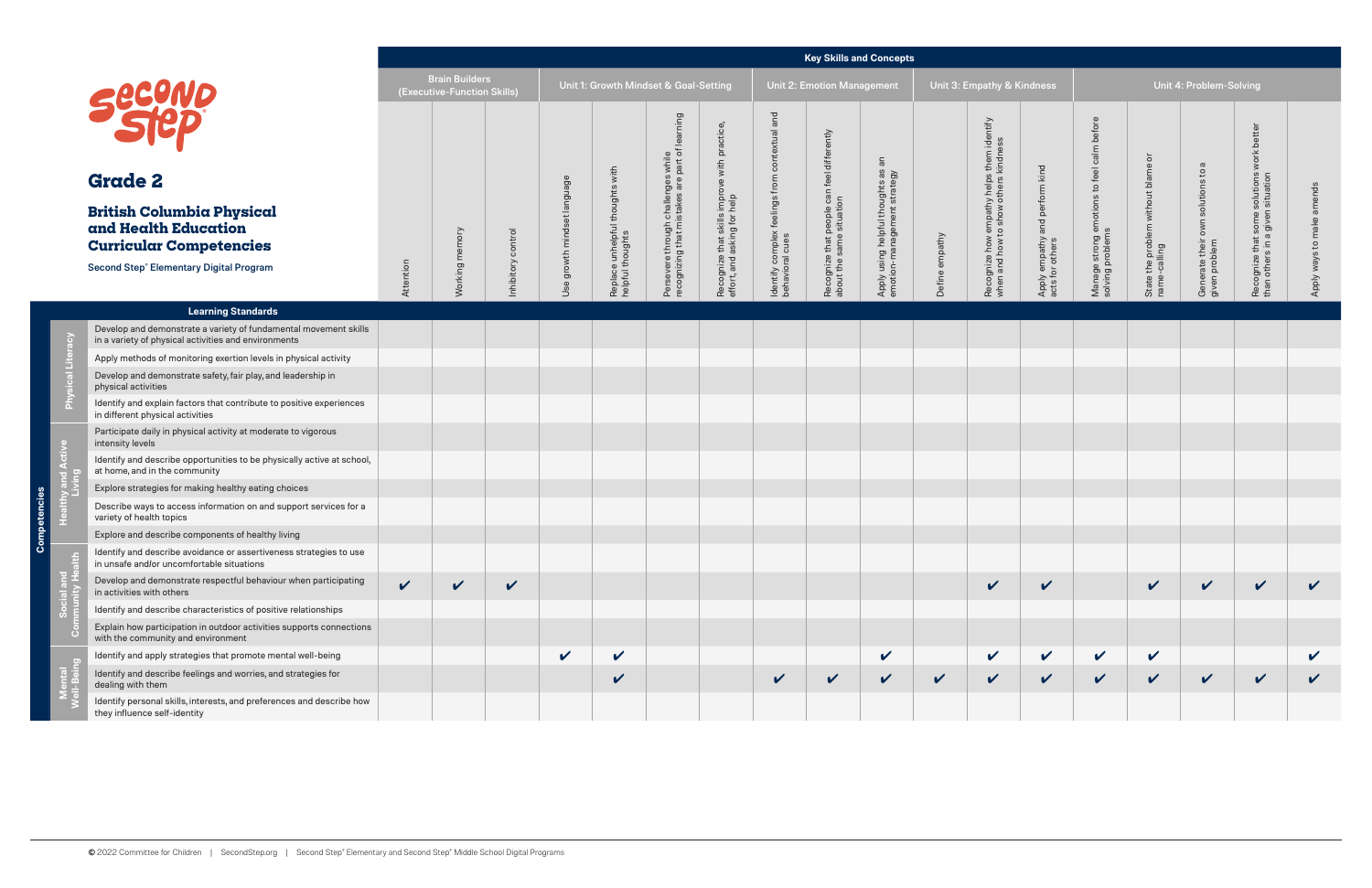Compet

|                                                                                                                                         |           |         |                                                   |                       |                                              |                                                                                                |                                                            |                                           | <b>Key Skills and Concepts</b>                           |                                                                |                                                                      |                                                                                   |                                                                                                   |                                                                |                                                    |                                                 |                                 |          |
|-----------------------------------------------------------------------------------------------------------------------------------------|-----------|---------|---------------------------------------------------|-----------------------|----------------------------------------------|------------------------------------------------------------------------------------------------|------------------------------------------------------------|-------------------------------------------|----------------------------------------------------------|----------------------------------------------------------------|----------------------------------------------------------------------|-----------------------------------------------------------------------------------|---------------------------------------------------------------------------------------------------|----------------------------------------------------------------|----------------------------------------------------|-------------------------------------------------|---------------------------------|----------|
|                                                                                                                                         |           |         | <b>Brain Builders (Executive-Function Skills)</b> |                       |                                              | <b>Unit 1: Growth Mindset</b><br>& Goal-Setting                                                |                                                            |                                           | <b>Unit 2: Emotion Management</b>                        |                                                                |                                                                      | Unit 3: Empathy & Kindness                                                        |                                                                                                   |                                                                |                                                    | Unit 4: Problem-Solving                         |                                 |          |
| <b>Second</b>                                                                                                                           |           |         |                                                   |                       |                                              |                                                                                                |                                                            |                                           | emotions with                                            |                                                                | and                                                                  | $\mathsf{c}\mathsf{d}$                                                            |                                                                                                   |                                                                |                                                    | each person                                     | problem<br>$\sigma$             |          |
| <b>Grade 3</b>                                                                                                                          |           |         |                                                   |                       | can                                          |                                                                                                |                                                            |                                           |                                                          |                                                                |                                                                      |                                                                                   |                                                                                                   |                                                                |                                                    | $\rm ^{+}$<br>needs                             | $\mathbf{c}$                    |          |
| <b>British Columbia Physical</b><br>and Health Education<br><b>Curricular Competencies</b>                                              |           | memory  | nhibitory control                                 | Cognitive flexibility | Understand that the brain<br>grow and change | Recognize that skills improve with practice,<br>effort, help from others, and trying a new way | Make an effective plan for how to get<br>better at a skill | Describe the role and purpose of emotions | Identify and label similar<br>different intensity levels | Recognize taking a break as an emotion-<br>management strategy | ldentify how kindness helps make friends<br>strengthen relationships | Recognize that different people may prefer<br>be shown kindness in different ways | Demonstrate kind acts that recognize<br>that people like to receive kindness in<br>different ways | Manage strong emotions to feel calm before<br>solving problems | State the problem without blame or<br>name-calling | Restate the wants and<br>in a problem situation | solutions<br>Generate their own | solution |
| <b>Second Step® Elementary Digital Program</b>                                                                                          | Attention | Working |                                                   |                       |                                              |                                                                                                |                                                            |                                           |                                                          |                                                                |                                                                      |                                                                                   |                                                                                                   |                                                                |                                                    |                                                 |                                 | the be:  |
| <b>Learning Standards</b>                                                                                                               |           |         |                                                   |                       |                                              |                                                                                                |                                                            |                                           |                                                          |                                                                |                                                                      |                                                                                   |                                                                                                   |                                                                |                                                    |                                                 |                                 |          |
| Develop and apply a variety of fundamental movement skills in a<br>variety of physical activities and environments                      |           |         |                                                   |                       |                                              |                                                                                                |                                                            |                                           |                                                          |                                                                |                                                                      |                                                                                   |                                                                                                   |                                                                |                                                    |                                                 |                                 |          |
| Apply a variety of movement concepts and strategies in different<br>physical activities                                                 |           |         |                                                   |                       |                                              |                                                                                                |                                                            |                                           |                                                          |                                                                |                                                                      |                                                                                   |                                                                                                   |                                                                |                                                    |                                                 |                                 |          |
| Apply methods of monitoring exertion levels in physical activity                                                                        |           |         |                                                   |                       |                                              |                                                                                                |                                                            |                                           |                                                          |                                                                |                                                                      |                                                                                   |                                                                                                   |                                                                |                                                    |                                                 |                                 |          |
| Develop and demonstrate safety, fair play, and leadership in<br>physical activities                                                     |           |         |                                                   |                       |                                              |                                                                                                |                                                            |                                           |                                                          |                                                                |                                                                      |                                                                                   |                                                                                                   |                                                                |                                                    |                                                 |                                 |          |
| Identify and explain factors that contribute to positive experiences<br>in different physical activities                                |           |         |                                                   |                       |                                              |                                                                                                |                                                            |                                           |                                                          |                                                                |                                                                      |                                                                                   |                                                                                                   |                                                                |                                                    |                                                 |                                 |          |
| Participate daily in physical activity at moderate to vigorous<br>intensity levels                                                      |           |         |                                                   |                       |                                              |                                                                                                |                                                            |                                           |                                                          |                                                                |                                                                      |                                                                                   |                                                                                                   |                                                                |                                                    |                                                 |                                 |          |
| Identify and describe opportunities for and potential challenges to<br>being physically active at school, at home, and in the community |           |         |                                                   |                       |                                              |                                                                                                |                                                            |                                           |                                                          |                                                                |                                                                      |                                                                                   |                                                                                                   |                                                                |                                                    |                                                 |                                 |          |
| Explore and describe strategies for making healthy eating choices in<br>a variety of settings                                           |           |         |                                                   |                       |                                              |                                                                                                |                                                            |                                           |                                                          |                                                                |                                                                      |                                                                                   |                                                                                                   |                                                                |                                                    |                                                 |                                 |          |
| Describe ways to access information on and support services for a<br>variety of health topics                                           |           |         |                                                   |                       |                                              |                                                                                                |                                                            |                                           |                                                          |                                                                |                                                                      |                                                                                   |                                                                                                   |                                                                |                                                    |                                                 |                                 |          |
| Explore and describe strategies for pursuing personal<br>healthy-living goals                                                           |           |         |                                                   |                       |                                              |                                                                                                |                                                            |                                           |                                                          |                                                                |                                                                      |                                                                                   |                                                                                                   |                                                                |                                                    |                                                 |                                 |          |
| Identify and describe avoidance or assertiveness strategies to use<br>in unsafe and/or uncomfortable situations                         |           |         |                                                   |                       |                                              |                                                                                                |                                                            |                                           | $\checkmark$                                             |                                                                |                                                                      |                                                                                   |                                                                                                   |                                                                |                                                    |                                                 |                                 |          |
| Describe and apply strategies for developing and maintaining<br>positive relationships                                                  |           |         |                                                   |                       |                                              |                                                                                                |                                                            |                                           |                                                          |                                                                | $\checkmark$                                                         | $\checkmark$                                                                      | $\checkmark$                                                                                      | $\checkmark$                                                   | $\checkmark$                                       | $\mathbf{v}$                                    | $\checkmark$                    |          |
| Explain how participation in outdoor activities supports connections<br>with the community and environment                              |           |         |                                                   |                       |                                              |                                                                                                |                                                            |                                           |                                                          |                                                                |                                                                      |                                                                                   |                                                                                                   |                                                                |                                                    |                                                 |                                 |          |
| Identify and apply strategies that promote mental well-being                                                                            |           |         |                                                   |                       |                                              |                                                                                                |                                                            |                                           | V                                                        | $\checkmark$                                                   | $\checkmark$                                                         | $\checkmark$                                                                      | $\checkmark$                                                                                      | $\checkmark$                                                   |                                                    |                                                 |                                 |          |
| Describe physical, emotional, and social changes as<br>students grow older                                                              |           |         |                                                   |                       |                                              |                                                                                                |                                                            |                                           |                                                          |                                                                |                                                                      |                                                                                   |                                                                                                   |                                                                |                                                    |                                                 |                                 |          |
| Describe factors that influence mental well-being and self-identity                                                                     |           |         |                                                   |                       |                                              |                                                                                                |                                                            |                                           |                                                          |                                                                |                                                                      |                                                                                   |                                                                                                   |                                                                |                                                    |                                                 |                                 |          |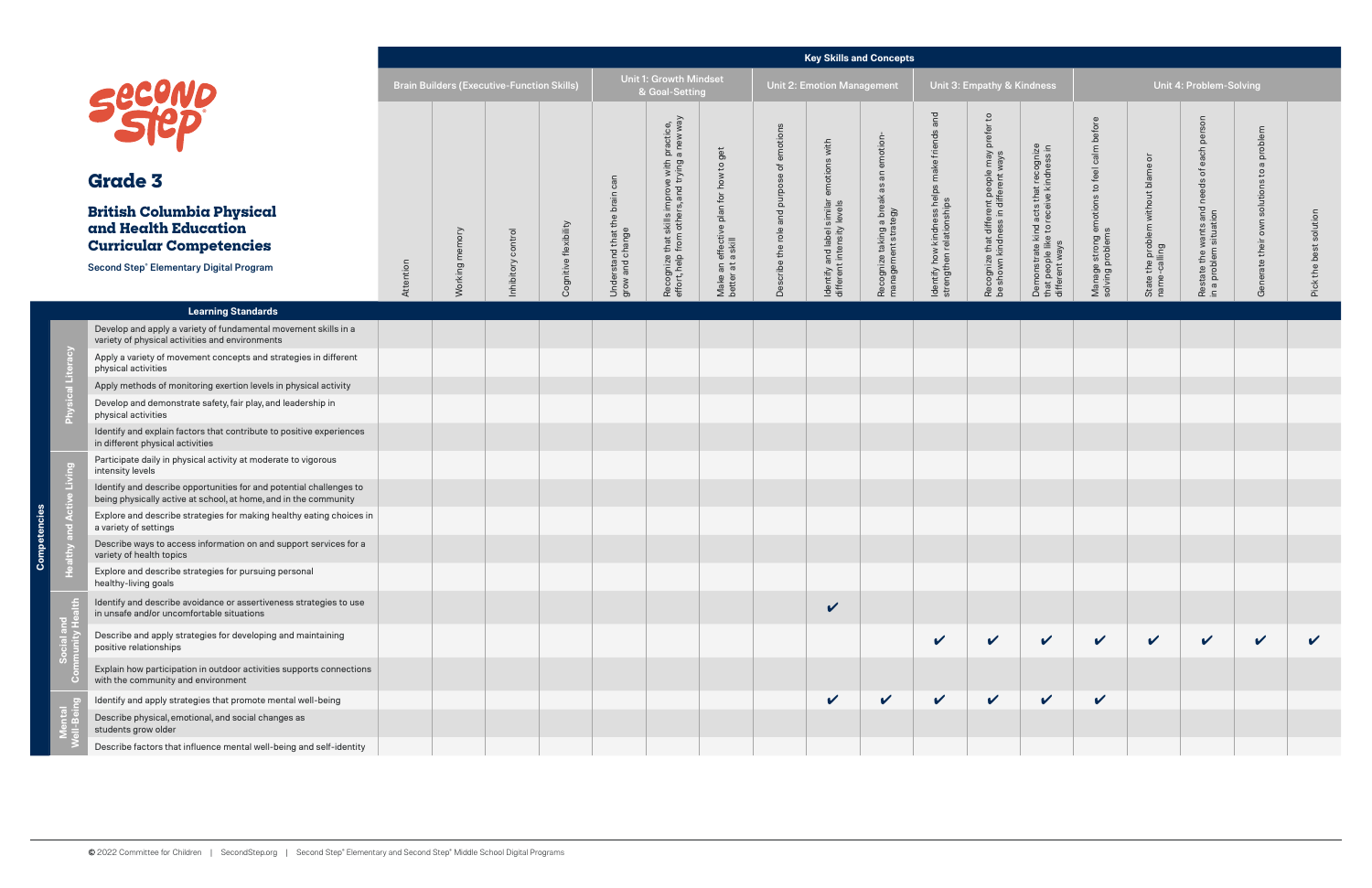#### **Key Skills and Concepts**

**Competencies**

mpet င်

|                                                                                                                                                                          |           |                |                                                   |                       |                                       |                                                          |                                                       |                                                            |                                                                      | <b>Key Skills and Concepts</b>                         |                                                                                         |                                                                      |                                                                                           |                                                                |                                                               |                                                                  |                                                                       |                                                                                       |                                                                          |
|--------------------------------------------------------------------------------------------------------------------------------------------------------------------------|-----------|----------------|---------------------------------------------------|-----------------------|---------------------------------------|----------------------------------------------------------|-------------------------------------------------------|------------------------------------------------------------|----------------------------------------------------------------------|--------------------------------------------------------|-----------------------------------------------------------------------------------------|----------------------------------------------------------------------|-------------------------------------------------------------------------------------------|----------------------------------------------------------------|---------------------------------------------------------------|------------------------------------------------------------------|-----------------------------------------------------------------------|---------------------------------------------------------------------------------------|--------------------------------------------------------------------------|
|                                                                                                                                                                          |           |                | <b>Brain Builders (Executive-Function Skills)</b> |                       |                                       | Unit 1: Growth Mindset & Goal-<br><b>Setting</b>         |                                                       |                                                            | <b>Unit 2: Emotion Management</b>                                    |                                                        |                                                                                         | Unit 3: Empathy & Kindness                                           |                                                                                           |                                                                |                                                               | Unit 4: Problem-Solving                                          |                                                                       |                                                                                       |                                                                          |
| <b>Second</b>                                                                                                                                                            |           |                |                                                   |                       | is and what an effective              | $\overline{c}$<br>a plan                                 |                                                       | hard                                                       | .≌                                                                   |                                                        |                                                                                         |                                                                      |                                                                                           |                                                                |                                                               |                                                                  |                                                                       | $\sigma$                                                                              |                                                                          |
| <b>Grade 4</b>                                                                                                                                                           |           |                |                                                   |                       |                                       |                                                          |                                                       |                                                            |                                                                      |                                                        |                                                                                         |                                                                      |                                                                                           |                                                                |                                                               |                                                                  |                                                                       |                                                                                       |                                                                          |
| <b>British Columbia Physical</b><br>and Health Education<br><b>Curricular Competencies</b>                                                                               |           | Working memory |                                                   | Cognitive flexibility | Identify what a goal<br>plan includes | ldentify a shared class goal and make<br>reach that goal | Monitor progress and modify a plan to<br>reach a goal | Recognize that strong emotions make it<br>to think clearly | Recognize that managing emotions<br>necessary to make good decisions | Apply reappraisal as an<br>emotion-management strategy | Recognize that empathy and<br>perspective-taking can help them get<br>along with others | Apply perspective-taking strategies to help<br>empathize with others | Recognize that another person's point of view<br>can change one's own thoughts or actions | Manage strong emotions to feel calm before<br>solving problems | Demonstrate speaking up for oneself when<br>solving a problem | State the problem without blaming and from<br>all points of view | Generate solutions that take all points of view<br>into consideration | Evaluate possible outcomes of solutions to<br>problem based on others' points of view | Pick a solution that is safe, respectful, and<br>could work for everyone |
| <b>Second Step® Elementary Digital Program</b>                                                                                                                           | Attention |                | Inhibitory control                                |                       |                                       |                                                          |                                                       |                                                            |                                                                      |                                                        |                                                                                         |                                                                      |                                                                                           |                                                                |                                                               |                                                                  |                                                                       |                                                                                       |                                                                          |
| <b>Learning Standards</b>                                                                                                                                                |           |                |                                                   |                       |                                       |                                                          |                                                       |                                                            |                                                                      |                                                        |                                                                                         |                                                                      |                                                                                           |                                                                |                                                               |                                                                  |                                                                       |                                                                                       |                                                                          |
| Develop and apply a variety of fundamental movement skills in a<br>variety of physical activities and environments                                                       |           |                |                                                   |                       |                                       |                                                          |                                                       |                                                            |                                                                      |                                                        |                                                                                         |                                                                      |                                                                                           |                                                                |                                                               |                                                                  |                                                                       |                                                                                       |                                                                          |
| Apply a variety of movement concepts and strategies in different<br>physical activities                                                                                  |           |                |                                                   |                       |                                       |                                                          |                                                       |                                                            |                                                                      |                                                        |                                                                                         |                                                                      |                                                                                           |                                                                |                                                               |                                                                  |                                                                       |                                                                                       |                                                                          |
| Apply methods of monitoring exertion levels in physical activity                                                                                                         |           |                |                                                   |                       |                                       |                                                          |                                                       |                                                            |                                                                      |                                                        |                                                                                         |                                                                      |                                                                                           |                                                                |                                                               |                                                                  |                                                                       |                                                                                       |                                                                          |
| Develop and demonstrate safety, fair play, and leadership in<br>physical activities                                                                                      |           |                |                                                   |                       |                                       |                                                          |                                                       |                                                            |                                                                      |                                                        |                                                                                         |                                                                      |                                                                                           |                                                                |                                                               |                                                                  |                                                                       |                                                                                       |                                                                          |
| Identify and describe preferred types of physical activity                                                                                                               |           |                |                                                   |                       |                                       |                                                          |                                                       |                                                            |                                                                      |                                                        |                                                                                         |                                                                      |                                                                                           |                                                                |                                                               |                                                                  |                                                                       |                                                                                       |                                                                          |
| Participate daily in physical activity at moderate to vigorous<br>intensity levels                                                                                       |           |                |                                                   |                       |                                       |                                                          |                                                       |                                                            |                                                                      |                                                        |                                                                                         |                                                                      |                                                                                           |                                                                |                                                               |                                                                  |                                                                       |                                                                                       |                                                                          |
| Identify and describe opportunities for and potential challenges<br>to participation in preferred types of physical activity at school, at<br>home, and in the community |           |                |                                                   |                       |                                       |                                                          |                                                       |                                                            |                                                                      |                                                        |                                                                                         |                                                                      |                                                                                           |                                                                |                                                               |                                                                  |                                                                       |                                                                                       |                                                                          |
| Explain the relationship of healthy eating to overall health<br>and well-being                                                                                           |           |                |                                                   |                       |                                       |                                                          |                                                       |                                                            |                                                                      |                                                        |                                                                                         |                                                                      |                                                                                           |                                                                |                                                               |                                                                  |                                                                       |                                                                                       |                                                                          |
| Identify and describe factors that influence healthy choices                                                                                                             |           |                |                                                   |                       |                                       |                                                          |                                                       |                                                            |                                                                      |                                                        |                                                                                         |                                                                      |                                                                                           |                                                                |                                                               |                                                                  |                                                                       |                                                                                       |                                                                          |
| Examine and explain how health messages can influence behaviours<br>and decisions                                                                                        |           |                |                                                   |                       |                                       |                                                          |                                                       |                                                            |                                                                      |                                                        |                                                                                         |                                                                      |                                                                                           |                                                                |                                                               |                                                                  |                                                                       |                                                                                       |                                                                          |
| Identify and apply strategies for pursuing personal<br>healthy-living goals                                                                                              |           |                |                                                   |                       |                                       |                                                          |                                                       |                                                            |                                                                      |                                                        |                                                                                         |                                                                      |                                                                                           |                                                                |                                                               |                                                                  |                                                                       |                                                                                       |                                                                          |
| Identify and describe avoidance or assertiveness strategies to use<br>in unsafe and/or uncomfortable situations                                                          |           |                |                                                   |                       |                                       |                                                          |                                                       |                                                            |                                                                      |                                                        |                                                                                         |                                                                      |                                                                                           |                                                                |                                                               |                                                                  |                                                                       |                                                                                       |                                                                          |
| Describe and assess strategies for responding to discrimination,<br>stereotyping, and bullying                                                                           |           |                |                                                   |                       |                                       |                                                          |                                                       |                                                            |                                                                      |                                                        |                                                                                         |                                                                      |                                                                                           |                                                                |                                                               |                                                                  |                                                                       |                                                                                       |                                                                          |
| Describe and apply strategies for developing and maintaining<br>positive relationships                                                                                   |           |                |                                                   |                       |                                       |                                                          |                                                       |                                                            |                                                                      |                                                        | $\checkmark$                                                                            | $\mathbf v$                                                          | $\checkmark$                                                                              |                                                                | $\checkmark$                                                  | $\checkmark$                                                     | $\checkmark$                                                          | $\checkmark$                                                                          |                                                                          |
| Describe and apply strategies that promote a safe and<br>caring environment                                                                                              |           |                |                                                   |                       |                                       |                                                          |                                                       |                                                            |                                                                      |                                                        | $\checkmark$                                                                            | $\checkmark$                                                         | $\checkmark$                                                                              |                                                                | $\checkmark$                                                  | $\checkmark$                                                     | $\checkmark$                                                          | $\checkmark$                                                                          | $\checkmark$                                                             |
| Describe and assess strategies for promoting mental well-being                                                                                                           |           |                |                                                   |                       |                                       |                                                          |                                                       |                                                            | $\checkmark$                                                         | $\checkmark$                                           | $\checkmark$                                                                            | $\mathbf v$                                                          | $\checkmark$                                                                              | $\checkmark$                                                   |                                                               |                                                                  |                                                                       |                                                                                       |                                                                          |
| Describe and assess strategies for managing problems related to<br>mental well-being and substance use                                                                   |           |                |                                                   |                       |                                       |                                                          |                                                       |                                                            | $\checkmark$                                                         | V                                                      |                                                                                         |                                                                      |                                                                                           | $\boldsymbol{\mathcal{U}}$                                     | $\mathbf v$                                                   | $\checkmark$                                                     | $\checkmark$                                                          | $\checkmark$                                                                          |                                                                          |
| Explore and describe strategies for managing physical, emotional,<br>and social changes during puberty                                                                   |           |                |                                                   |                       |                                       |                                                          |                                                       |                                                            | V                                                                    | V                                                      |                                                                                         |                                                                      |                                                                                           |                                                                |                                                               |                                                                  |                                                                       |                                                                                       |                                                                          |
| Describe factors that positively influence mental well-being and<br>self-identity                                                                                        |           |                |                                                   |                       |                                       |                                                          |                                                       |                                                            |                                                                      |                                                        |                                                                                         |                                                                      |                                                                                           |                                                                |                                                               |                                                                  |                                                                       |                                                                                       |                                                                          |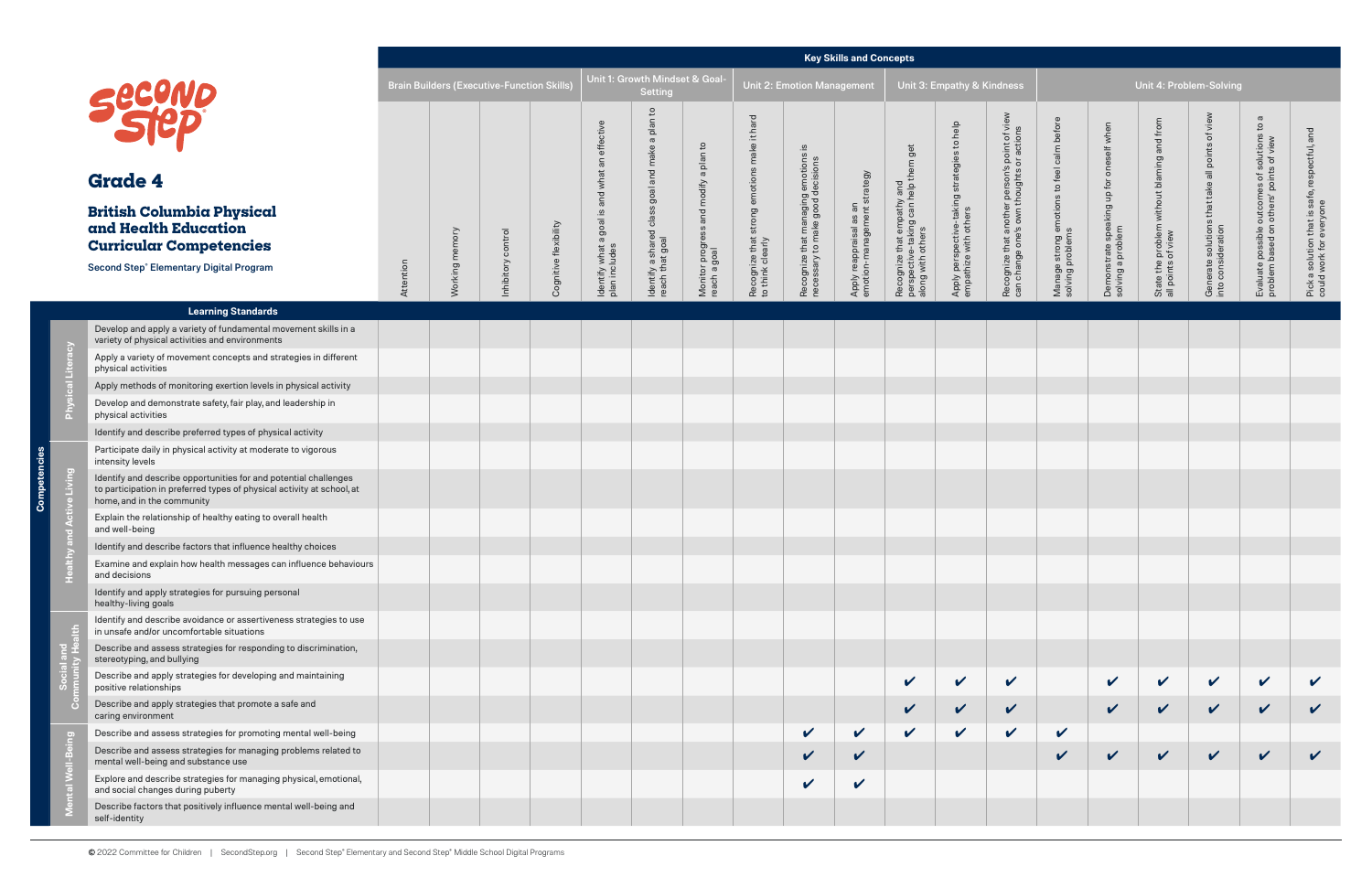**Key Skills and Concepts**

**Competencies**

C

|        |                                                                                                                                                                          |           |                       |                                                   |                       |                                                               |                                          |                                                                            |                                |                                                                              | <b>Rey Skills and Concepts</b>                                                  |                                                                  |                                                                                    |                                                                                                                |                                                                |                                                                                       |                                                                            |                                                                                       |                                                                          |                                                                                           |
|--------|--------------------------------------------------------------------------------------------------------------------------------------------------------------------------|-----------|-----------------------|---------------------------------------------------|-----------------------|---------------------------------------------------------------|------------------------------------------|----------------------------------------------------------------------------|--------------------------------|------------------------------------------------------------------------------|---------------------------------------------------------------------------------|------------------------------------------------------------------|------------------------------------------------------------------------------------|----------------------------------------------------------------------------------------------------------------|----------------------------------------------------------------|---------------------------------------------------------------------------------------|----------------------------------------------------------------------------|---------------------------------------------------------------------------------------|--------------------------------------------------------------------------|-------------------------------------------------------------------------------------------|
|        |                                                                                                                                                                          |           |                       | <b>Brain Builders (Executive-Function Skills)</b> |                       |                                                               |                                          | Unit 1: Growth Mindset & Goal-Setting                                      |                                |                                                                              | <b>Unit 2: Emotion Management</b>                                               |                                                                  |                                                                                    | Unit 3: Empathy &<br><b>Kindness</b>                                                                           |                                                                |                                                                                       | Unit 4: Problem-Solving                                                    |                                                                                       |                                                                          |                                                                                           |
|        | <b>Secono</b>                                                                                                                                                            |           |                       |                                                   |                       |                                                               |                                          |                                                                            |                                |                                                                              | they                                                                            |                                                                  |                                                                                    |                                                                                                                |                                                                |                                                                                       |                                                                            | $\varpi$                                                                              |                                                                          |                                                                                           |
|        | <b>Grade 5</b>                                                                                                                                                           |           |                       |                                                   |                       |                                                               |                                          | work                                                                       |                                |                                                                              |                                                                                 |                                                                  |                                                                                    |                                                                                                                |                                                                |                                                                                       |                                                                            |                                                                                       |                                                                          |                                                                                           |
|        | <b>British Columbia Physical</b><br>and Health Education<br><b>Curricular Competencies</b><br><b>Second Step® Elementary Digital Program</b>                             | Attention | <b>Norking</b> memory | nhibitory control                                 | Cognitive flexibility | ldentify a personal goal and make a plan to<br>reach the goal | Monitor progress and identify roadblocks | $\overleftarrow{\mathrm{o}}$<br>Modify a plan to move<br>around roadblocks | Reflect to inform future goals | Recognize the unique things that cause them<br>to experience strong emotions | ldentify emotion-management strategies<br>currently use that work well for them | Anticipate and plan for situations that cause<br>strong emotions | Identify and analyze how individuals use<br>empathy to make their community better | Use empathy and perspective-taking to<br>identify a problem and a potential solution<br>within their community | Manage strong emotions to feel calm before<br>solving problems | State the problem without blaming and from<br>the perspectives of all people involved | Generate solutions to take all people's<br>perspectives into consideration | Evaluate possible outcomes of solutions to<br>problem based on others' points of view | Pick a solution that is safe, respectful, and<br>could work for everyone | ldentify when, where, and with whom they<br>think it would be best to work on the problem |
|        | <b>Learning Standards</b>                                                                                                                                                |           |                       |                                                   |                       |                                                               |                                          |                                                                            |                                |                                                                              |                                                                                 |                                                                  |                                                                                    |                                                                                                                |                                                                |                                                                                       |                                                                            |                                                                                       |                                                                          |                                                                                           |
|        | Develop and apply a variety of fundamental movement skills in a<br>variety of physical activities and environments                                                       |           |                       |                                                   |                       |                                                               |                                          |                                                                            |                                |                                                                              |                                                                                 |                                                                  |                                                                                    |                                                                                                                |                                                                |                                                                                       |                                                                            |                                                                                       |                                                                          |                                                                                           |
| teracy | Develop and apply a variety of movement concepts and strategies in<br>different physical activities                                                                      |           |                       |                                                   |                       |                                                               |                                          |                                                                            |                                |                                                                              |                                                                                 |                                                                  |                                                                                    |                                                                                                                |                                                                |                                                                                       |                                                                            |                                                                                       |                                                                          |                                                                                           |
|        | Apply methods of monitoring and adjusting exertion levels in<br>physical activity                                                                                        |           |                       |                                                   |                       |                                                               |                                          |                                                                            |                                |                                                                              |                                                                                 |                                                                  |                                                                                    |                                                                                                                |                                                                |                                                                                       |                                                                            |                                                                                       |                                                                          |                                                                                           |
|        | Develop and demonstrate safety, fair play, and leadership in<br>physical activities                                                                                      |           |                       |                                                   |                       |                                                               |                                          |                                                                            |                                |                                                                              |                                                                                 |                                                                  |                                                                                    |                                                                                                                |                                                                |                                                                                       |                                                                            |                                                                                       |                                                                          |                                                                                           |
|        | Identify and describe preferred types of physical activity                                                                                                               |           |                       |                                                   |                       |                                                               |                                          |                                                                            |                                |                                                                              |                                                                                 |                                                                  |                                                                                    |                                                                                                                |                                                                |                                                                                       |                                                                            |                                                                                       |                                                                          |                                                                                           |
|        | Participate daily in physical activity designed to enhance and<br>maintain health components of fitness                                                                  |           |                       |                                                   |                       |                                                               |                                          |                                                                            |                                |                                                                              |                                                                                 |                                                                  |                                                                                    |                                                                                                                |                                                                |                                                                                       |                                                                            |                                                                                       |                                                                          |                                                                                           |
| ving   | Identify and describe opportunities for and potential challenges<br>to participation in preferred types of physical activity at school, at<br>home, and in the community |           |                       |                                                   |                       |                                                               |                                          |                                                                            |                                |                                                                              |                                                                                 |                                                                  |                                                                                    |                                                                                                                |                                                                |                                                                                       |                                                                            |                                                                                       |                                                                          |                                                                                           |
|        | Analyze and describe the connections between eating, physical<br>activity, and mental well-being                                                                         |           |                       |                                                   |                       |                                                               |                                          |                                                                            |                                |                                                                              |                                                                                 |                                                                  |                                                                                    |                                                                                                                |                                                                |                                                                                       |                                                                            |                                                                                       |                                                                          |                                                                                           |
|        | Describe the impacts of personal choices on health and well-being                                                                                                        |           |                       |                                                   |                       |                                                               |                                          |                                                                            |                                |                                                                              |                                                                                 |                                                                  |                                                                                    |                                                                                                                |                                                                |                                                                                       |                                                                            |                                                                                       |                                                                          |                                                                                           |
|        | Describe strategies for communicating medical concerns and<br>getting help with health issues                                                                            |           |                       |                                                   |                       |                                                               |                                          |                                                                            |                                |                                                                              |                                                                                 |                                                                  |                                                                                    |                                                                                                                |                                                                |                                                                                       |                                                                            |                                                                                       |                                                                          |                                                                                           |
|        | Identify, apply, and reflect on strategies used to pursue personal<br>healthy-living goals                                                                               |           |                       |                                                   |                       |                                                               |                                          |                                                                            |                                |                                                                              |                                                                                 |                                                                  |                                                                                    |                                                                                                                |                                                                |                                                                                       |                                                                            |                                                                                       |                                                                          |                                                                                           |
|        | Identify and describe strategies for avoiding and/or responding to<br>potentially unsafe, abusive, or exploitive situations                                              |           |                       |                                                   |                       |                                                               |                                          |                                                                            |                                |                                                                              |                                                                                 |                                                                  |                                                                                    |                                                                                                                |                                                                |                                                                                       |                                                                            |                                                                                       |                                                                          |                                                                                           |
|        | Describe and assess strategies for responding to discrimination,<br>stereotyping, and bullying                                                                           |           |                       |                                                   |                       |                                                               |                                          |                                                                            |                                |                                                                              |                                                                                 |                                                                  |                                                                                    |                                                                                                                |                                                                |                                                                                       |                                                                            |                                                                                       |                                                                          |                                                                                           |
|        | Describe and apply strategies for developing and maintaining<br>healthy relationships                                                                                    |           |                       |                                                   |                       |                                                               |                                          |                                                                            |                                |                                                                              |                                                                                 |                                                                  |                                                                                    |                                                                                                                |                                                                | $\checkmark$                                                                          | $\boldsymbol{\mathcal{C}}$                                                 | $\vee$                                                                                | $\checkmark$                                                             |                                                                                           |
|        | Describe and apply strategies that promote a safe and<br>caring environment                                                                                              |           |                       |                                                   |                       |                                                               |                                          |                                                                            |                                |                                                                              |                                                                                 |                                                                  | $\mathbf{v}$                                                                       | $\mathbf v$                                                                                                    |                                                                | $\checkmark$                                                                          | $\checkmark$                                                               | $\checkmark$                                                                          | $\checkmark$                                                             | $\checkmark$                                                                              |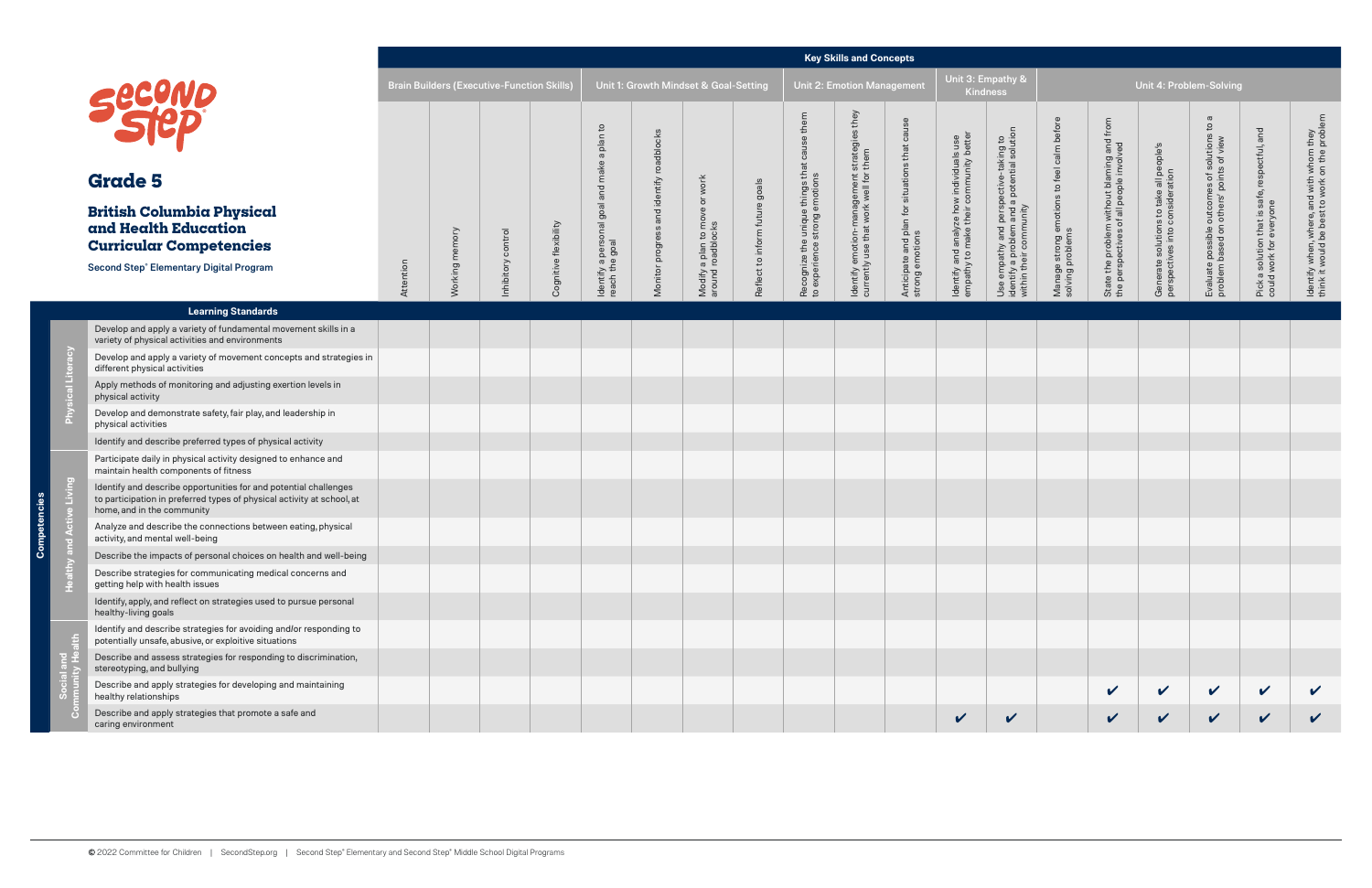| <b>Key Skills and Concepts</b> |  |
|--------------------------------|--|
|--------------------------------|--|

|                                                                                                                    |           |                                                   |                    |                            |                                    |                |                                          |                  |                                                  | <b>Key Skills and Concepts</b>                    |                                            |                                                                                   |                                                                                  |                                      |                                                                                       |                                         |                                                                                 |                                                            |                                                                                         |
|--------------------------------------------------------------------------------------------------------------------|-----------|---------------------------------------------------|--------------------|----------------------------|------------------------------------|----------------|------------------------------------------|------------------|--------------------------------------------------|---------------------------------------------------|--------------------------------------------|-----------------------------------------------------------------------------------|----------------------------------------------------------------------------------|--------------------------------------|---------------------------------------------------------------------------------------|-----------------------------------------|---------------------------------------------------------------------------------|------------------------------------------------------------|-----------------------------------------------------------------------------------------|
| Securio                                                                                                            |           | <b>Brain Builders (Executive-Function Skills)</b> |                    |                            |                                    |                | Unit 1: Growth Mindset & Goal-Setting    |                  |                                                  | <b>Unit 2: Emotion Management</b>                 |                                            |                                                                                   | Unit 3: Empathy &<br><b>Kindness</b>                                             |                                      |                                                                                       |                                         | Unit 4: Problem-Solving                                                         |                                                            |                                                                                         |
|                                                                                                                    |           |                                                   |                    |                            | S                                  | roadblocks     |                                          |                  |                                                  | they<br>strategies<br>them                        |                                            |                                                                                   | ective-taking to<br>I potential solution                                         | to feel calm before                  |                                                                                       |                                         | $\boldsymbol{\varpi}$<br>$\circ$<br>olution:<br>of view<br>of solu<br>ints of \ | ctful, and                                                 |                                                                                         |
| <b>Grade 5</b>                                                                                                     |           |                                                   |                    |                            |                                    | entify         |                                          | goals            | €<br>e things t<br>emotions                      | gement :<br>well for                              | situation                                  |                                                                                   |                                                                                  |                                      |                                                                                       | s to take all people's<br>consideration |                                                                                 |                                                            |                                                                                         |
| <b>British Columbia Physical</b><br>and Health Education<br><b>Curricular Competencies</b>                         |           |                                                   | $\overline{\circ}$ | flexibility                |                                    | d id<br>progro | Modify a plan to mo<br>around roadblocks | future<br>inform | unique<br>strong                                 | ldentify emotion-manag<br>currently use that work | Anticipate and plan for<br>strong emotions | Identify and analyze how individuals use<br>empathy to make their community bette | perspe<br>and a<br>unity<br>e<br>an<br>comm<br>nathy an<br>a probler<br>eir comn | notior                               | State the problem without blaming and from<br>the perspectives of all people involved |                                         | Evaluate possible outcomes<br>problem based on others' poi                      | Pick a solution that is safe, r<br>could work for everyone | ddentify when, where, and with whom they<br>think it would be best to work on the probl |
| Second Step® Elementary Digital Program                                                                            | Attention | $\sigma$                                          | nhibitory          | ognitive<br>$\overline{O}$ | Identify a perso<br>reach the goal | Monitor        |                                          | Reflect to       | Recognize the<br>to experience s<br>$\mathbf{c}$ |                                                   |                                            |                                                                                   | Use empa<br> identify a<br> within thei                                          | Manage strong en<br>solving problems |                                                                                       | Generate solution:<br>perspectives into |                                                                                 |                                                            |                                                                                         |
| <b>Learning Standards</b>                                                                                          |           |                                                   |                    |                            |                                    |                |                                          |                  |                                                  |                                                   |                                            |                                                                                   |                                                                                  |                                      |                                                                                       |                                         |                                                                                 |                                                            |                                                                                         |
| Describe and assess strategies for promoting mental well-being, for<br>self and others                             |           |                                                   |                    |                            |                                    |                |                                          |                  |                                                  | $\checkmark$                                      | $\checkmark$                               | $\boldsymbol{\mathcal{U}}$                                                        | $\checkmark$                                                                     | $\checkmark$                         | $\checkmark$                                                                          |                                         |                                                                                 |                                                            |                                                                                         |
| Describe and assess strategies for managing problems related to<br>mental well-being and substance use, for others |           |                                                   |                    |                            |                                    |                |                                          |                  |                                                  | $\checkmark$                                      | $\checkmark$                               |                                                                                   |                                                                                  | $\checkmark$                         | $\checkmark$                                                                          | $\checkmark$                            | $\checkmark$                                                                    | $\checkmark$                                               | $\checkmark$                                                                            |
| Explore and describe strategies for managing physical, emotional,<br>and social changes during puberty             |           |                                                   |                    |                            |                                    |                |                                          |                  |                                                  | $\checkmark$                                      | $\mathbf v$                                |                                                                                   |                                                                                  |                                      |                                                                                       |                                         |                                                                                 |                                                            |                                                                                         |
| Explore and describe how personal identities adapt and change in<br>different settings and situations              |           |                                                   |                    |                            |                                    |                |                                          |                  |                                                  |                                                   |                                            |                                                                                   |                                                                                  |                                      |                                                                                       |                                         |                                                                                 |                                                            |                                                                                         |

**Competencies**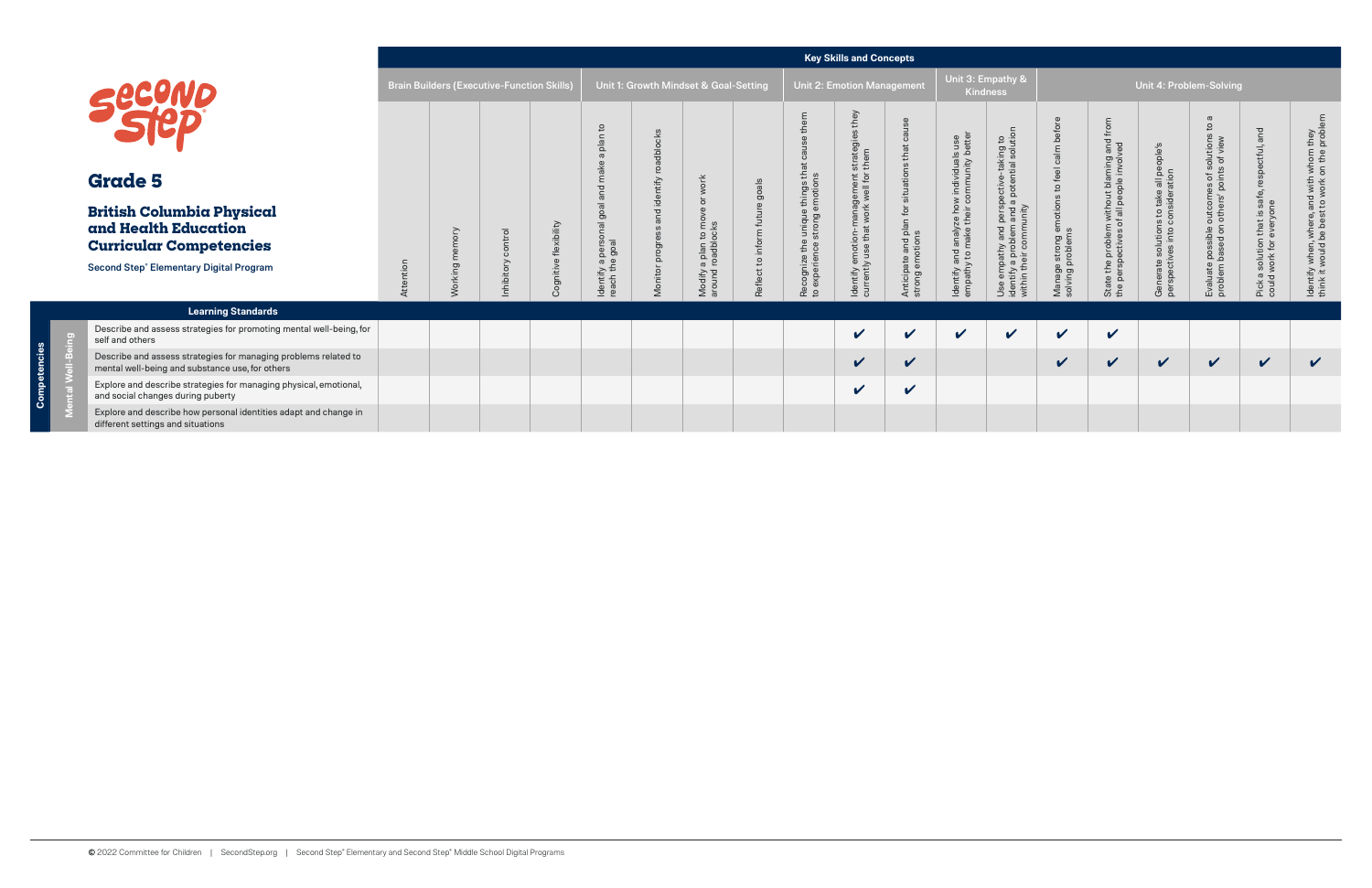| ons & Decisions                                                  |                                                                      |                                                                             | Unit 4: Managing Relationships & Social Conflict |                                                         |
|------------------------------------------------------------------|----------------------------------------------------------------------|-----------------------------------------------------------------------------|--------------------------------------------------|---------------------------------------------------------|
| Apply emotion-management strategies across<br>different contexts | Recognize the difference between minor and<br>major social conflicts | Describe the different perspectives of the people<br>involved in a conflict | Apply the four-step conflict resolution process  | Identify ways to make amends after a<br>social conflict |
|                                                                  |                                                                      |                                                                             |                                                  |                                                         |
|                                                                  |                                                                      |                                                                             |                                                  |                                                         |
|                                                                  |                                                                      |                                                                             |                                                  |                                                         |
|                                                                  |                                                                      |                                                                             |                                                  |                                                         |
|                                                                  |                                                                      |                                                                             |                                                  |                                                         |
|                                                                  |                                                                      |                                                                             |                                                  |                                                         |
|                                                                  |                                                                      |                                                                             |                                                  |                                                         |
|                                                                  |                                                                      |                                                                             |                                                  |                                                         |
|                                                                  |                                                                      |                                                                             |                                                  |                                                         |
|                                                                  |                                                                      |                                                                             |                                                  |                                                         |
|                                                                  |                                                                      |                                                                             |                                                  |                                                         |
|                                                                  |                                                                      |                                                                             |                                                  |                                                         |
|                                                                  |                                                                      |                                                                             |                                                  |                                                         |
|                                                                  |                                                                      |                                                                             |                                                  |                                                         |
|                                                                  |                                                                      |                                                                             |                                                  |                                                         |
|                                                                  |                                                                      |                                                                             |                                                  |                                                         |
|                                                                  |                                                                      |                                                                             |                                                  |                                                         |
|                                                                  | V                                                                    |                                                                             |                                                  |                                                         |

 $\bar{c}$ 

|              |                                                                                                                                                |                                                                             |                           |                                                      |                                  |                             |                                                                     |                                           | <b>Key Skills and Concepts</b>                          |                                          |                                                                                       |                                                                     |                                                                            |                                                                |                                  |                                          |
|--------------|------------------------------------------------------------------------------------------------------------------------------------------------|-----------------------------------------------------------------------------|---------------------------|------------------------------------------------------|----------------------------------|-----------------------------|---------------------------------------------------------------------|-------------------------------------------|---------------------------------------------------------|------------------------------------------|---------------------------------------------------------------------------------------|---------------------------------------------------------------------|----------------------------------------------------------------------------|----------------------------------------------------------------|----------------------------------|------------------------------------------|
|              |                                                                                                                                                |                                                                             |                           | Unit 1: Mindsets & Goals                             |                                  |                             | Unit 2: Recognizing Bullying & Harassment                           |                                           |                                                         |                                          | Unit 3: Thoughts, Emotions & Decisions                                                |                                                                     |                                                                            | Unit 4: Managing Relationships & Social Conflict               |                                  |                                          |
|              | <b>second</b><br><b>Grade 6</b><br><b>British Columbia Physical</b>                                                                            | common<br>are<br>Recognize that social challenges<br>and get better in time | change<br>and<br>can grow | goals<br>personal<br>achieve<br>$\mathbf{c}_1$<br>SU | goals<br>$\overline{C}$<br>towar | of bullying<br>common types | bullying<br>$\overleftrightarrow{\circ}$<br>cts<br>impa<br>negative | strategy<br>best upstander                | Apply responsible decision-making to be<br>an upstander | otion<br>strong<br>$\sigma$<br>one feels | s/ew<br>Understand how emotions influence<br>decision-making in positive and negative | across<br>Apply emotion-management strategies<br>different contexts | and<br>minor<br>Recognize the difference between<br>major social conflicts | people<br>the<br>ঁত<br>perspectives<br>a different<br>conflict | proces<br>resolution<br>conflict | $\sigma$<br>amends after                 |
|              | and Health Education<br><b>Curricular Competencies</b>                                                                                         |                                                                             |                           | $\frac{a}{a}$                                        | progress                         |                             |                                                                     |                                           |                                                         |                                          |                                                                                       |                                                                     |                                                                            |                                                                |                                  |                                          |
|              | Second Step® Middle School Digital Program                                                                                                     |                                                                             | Understand that the brain | create<br>and<br>Set                                 | Monitor                          | Recognize                   | Understand the                                                      | Determine the <b>t</b><br>for a situation |                                                         | ss when and why                          |                                                                                       |                                                                     |                                                                            | Describe the only                                              | Apply the four-step              | Identify ways to make<br>social conflict |
|              | <b>Learning Standards</b>                                                                                                                      |                                                                             |                           |                                                      |                                  |                             |                                                                     |                                           |                                                         |                                          |                                                                                       |                                                                     |                                                                            |                                                                |                                  |                                          |
|              | Develop, refine, and apply fundamental movement skills in a variety<br>of physical activities and environments                                 |                                                                             |                           |                                                      |                                  |                             |                                                                     |                                           |                                                         |                                          |                                                                                       |                                                                     |                                                                            |                                                                |                                  |                                          |
| racy         | Develop and apply a variety of movement concepts and strategies in<br>different physical activities                                            |                                                                             |                           |                                                      |                                  |                             |                                                                     |                                           |                                                         |                                          |                                                                                       |                                                                     |                                                                            |                                                                |                                  |                                          |
|              | Apply methods of monitoring and adjusting exertion levels in<br>physical activity                                                              |                                                                             |                           |                                                      |                                  |                             |                                                                     |                                           |                                                         |                                          |                                                                                       |                                                                     |                                                                            |                                                                |                                  |                                          |
|              | Develop and demonstrate safety, fair play, and leadership in<br>physical activities                                                            |                                                                             |                           |                                                      |                                  |                             |                                                                     |                                           |                                                         |                                          |                                                                                       |                                                                     |                                                                            |                                                                |                                  |                                          |
|              | Identify and describe preferred types of physical activity                                                                                     |                                                                             |                           |                                                      |                                  |                             |                                                                     |                                           |                                                         |                                          |                                                                                       |                                                                     |                                                                            |                                                                |                                  |                                          |
|              | Participate daily in physical activity designed to enhance and<br>maintain health components of fitness                                        |                                                                             |                           |                                                      |                                  |                             |                                                                     |                                           |                                                         |                                          |                                                                                       |                                                                     |                                                                            |                                                                |                                  |                                          |
| Living       | Describe how students' participation in physical activities at school,<br>at home, and in the community can influence their health and fitness |                                                                             |                           |                                                      |                                  |                             |                                                                     |                                           |                                                         |                                          |                                                                                       |                                                                     |                                                                            |                                                                |                                  |                                          |
|              | Explore and plan food choices to support personal health<br>and well-being                                                                     |                                                                             |                           |                                                      |                                  |                             |                                                                     |                                           |                                                         |                                          |                                                                                       |                                                                     |                                                                            |                                                                |                                  |                                          |
|              | Describe the impacts of personal choices on health and well-being                                                                              |                                                                             |                           |                                                      |                                  |                             |                                                                     |                                           |                                                         |                                          |                                                                                       |                                                                     |                                                                            |                                                                |                                  |                                          |
|              | Analyze health messages and possible intentions to<br>influence behaviour                                                                      |                                                                             |                           |                                                      |                                  |                             |                                                                     |                                           |                                                         |                                          |                                                                                       |                                                                     |                                                                            |                                                                |                                  |                                          |
|              | Identify, apply, and reflect on strategies used to pursue personal<br>healthy-living goals                                                     |                                                                             |                           |                                                      |                                  |                             |                                                                     |                                           |                                                         |                                          |                                                                                       |                                                                     |                                                                            |                                                                |                                  |                                          |
|              | Identify and describe strategies for avoiding and/or responding to<br>potentially unsafe, abusive, or exploitive situations                    |                                                                             |                           |                                                      |                                  |                             |                                                                     |                                           |                                                         |                                          |                                                                                       |                                                                     |                                                                            |                                                                |                                  |                                          |
|              | Describe and assess strategies for responding to discrimination,<br>stereotyping, and bullying                                                 |                                                                             |                           |                                                      |                                  |                             | $\checkmark$                                                        | $\checkmark$                              | $\checkmark$                                            |                                          |                                                                                       |                                                                     |                                                                            |                                                                |                                  |                                          |
|              | Describe and apply strategies for developing and maintaining<br>healthy relationships                                                          |                                                                             |                           |                                                      |                                  |                             |                                                                     |                                           |                                                         |                                          |                                                                                       |                                                                     | $\checkmark$                                                               | $\checkmark$                                                   | $\checkmark$                     |                                          |
|              | Explore strategies for promoting the health and well-being of the<br>school and community                                                      |                                                                             |                           |                                                      |                                  |                             | $\checkmark$                                                        | $\checkmark$                              | $\checkmark$                                            |                                          |                                                                                       |                                                                     |                                                                            |                                                                |                                  |                                          |
| <b>Dalis</b> | Describe and assess strategies for promoting mental well-being, for<br>self and others                                                         |                                                                             |                           |                                                      |                                  |                             | $\mathbf{v}$                                                        | $\checkmark$                              | $\checkmark$                                            |                                          | $\checkmark$                                                                          | $\checkmark$                                                        |                                                                            |                                                                |                                  |                                          |
|              | Describe and assess strategies for managing problems related to<br>mental well-being and substance use, for others                             |                                                                             |                           |                                                      |                                  |                             |                                                                     |                                           |                                                         |                                          |                                                                                       |                                                                     |                                                                            |                                                                |                                  |                                          |
|              | Explore and describe strategies for managing physical, emotional,<br>and social changes during puberty and adolescence                         |                                                                             |                           |                                                      |                                  |                             |                                                                     |                                           |                                                         |                                          | V                                                                                     | $\checkmark$                                                        |                                                                            |                                                                |                                  |                                          |
|              | Explore and describe how personal identities adapt and change in<br>different settings and situations                                          |                                                                             |                           |                                                      |                                  |                             |                                                                     |                                           |                                                         |                                          |                                                                                       |                                                                     | $\checkmark$                                                               |                                                                |                                  |                                          |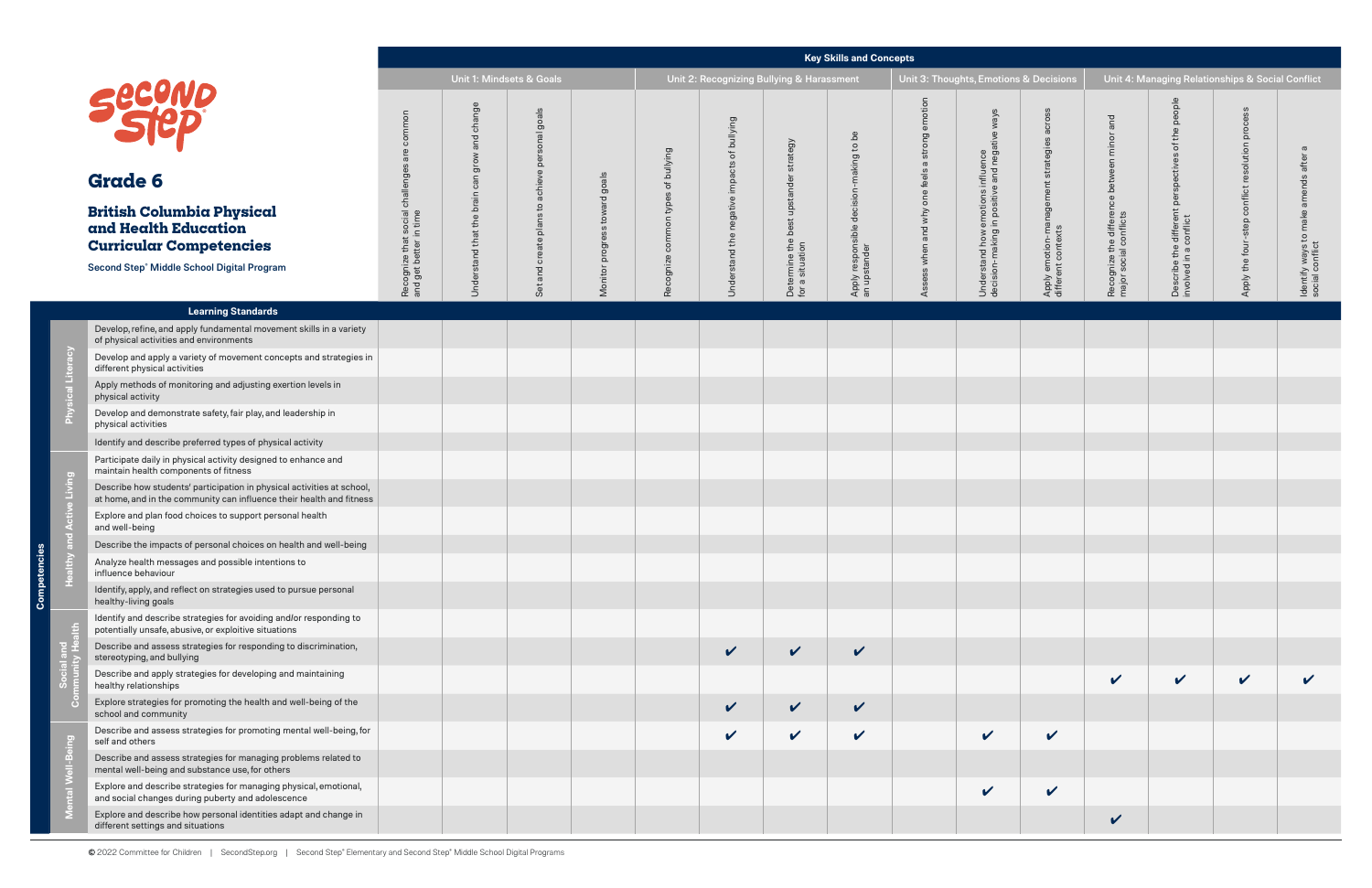mpete င္ပ်ဳ

encies

|                                                                                                                                                |                                                            |                                                     |                                            |                                                          |                                                              |                                                                             |                                                                |                                                                             | <b>Key Skills and Concepts</b>                         |                              |                                        |                            |                                                       |                                                  |                                                  |            |
|------------------------------------------------------------------------------------------------------------------------------------------------|------------------------------------------------------------|-----------------------------------------------------|--------------------------------------------|----------------------------------------------------------|--------------------------------------------------------------|-----------------------------------------------------------------------------|----------------------------------------------------------------|-----------------------------------------------------------------------------|--------------------------------------------------------|------------------------------|----------------------------------------|----------------------------|-------------------------------------------------------|--------------------------------------------------|--------------------------------------------------|------------|
|                                                                                                                                                |                                                            |                                                     | Unit 1: Mindsets & Goals                   |                                                          |                                                              |                                                                             | Unit 2: Recognizing Bullying & Harassment                      |                                                                             |                                                        |                              | Unit 3: Thoughts, Emotions & Decisions |                            |                                                       |                                                  | Unit 4: Managing Relationships & Social Conflict |            |
| Secono                                                                                                                                         | common<br>are                                              | help the<br>things can                              |                                            | use If-Then                                              | ent and understand                                           | $\overline{5}$                                                              |                                                                | $\sigma$<br>create<br>$\overline{c}$                                        | influence<br>that                                      |                              | strategies                             |                            | $\overline{a}$<br>$\overline{c}$                      | people<br>the<br>$\rm ^{+}$                      | ဒ္တ<br>proces<br>resolution                      | nds        |
| <b>Grade 7</b>                                                                                                                                 |                                                            |                                                     |                                            | and                                                      |                                                              |                                                                             |                                                                |                                                                             |                                                        |                              |                                        |                            | contribute                                            | ctives<br>perspeo                                |                                                  |            |
| <b>British Columbia Physical</b><br>and Health Education<br><b>Curricular Competencies</b>                                                     | Recognize that social challenges<br>and get better in time | Understand that trying new<br>brain grow and change | nterpret mistakes as learning opportunitie | Identify roadblocks to goals<br>Plans to respond to them | Recognize types of harassmo<br>how they differ from bullying | Understand the impact of harassment<br>individuals and the school community | Understand students' rights to be protected<br>from harassment | Understand students' responsibilities<br>harassment-free school environment | ldentify the underlying emotions<br>unhelpful thoughts | Recognize unhelpful thoughts | emotion-management<br>s contexts       | Reframe unhelpful thoughts | that<br>Identify the actions t<br>escalating conflict | Describe the different<br>involved in a conflict | conflict<br>step<br>the four-                    | onsibility |
| Second Step® Middle School Digital Program                                                                                                     |                                                            |                                                     |                                            |                                                          |                                                              |                                                                             |                                                                |                                                                             |                                                        |                              | Apply e<br>across                      |                            |                                                       |                                                  | <b>Apply</b>                                     |            |
| <b>Learning Standards</b>                                                                                                                      |                                                            |                                                     |                                            |                                                          |                                                              |                                                                             |                                                                |                                                                             |                                                        |                              |                                        |                            |                                                       |                                                  |                                                  |            |
| Develop, refine, and apply fundamental movement skills in a variety<br>of physical activities and environments                                 |                                                            |                                                     |                                            |                                                          |                                                              |                                                                             |                                                                |                                                                             |                                                        |                              |                                        |                            |                                                       |                                                  |                                                  |            |
| Develop and apply a variety of movement concepts and strategies in<br>different physical activities                                            |                                                            |                                                     |                                            |                                                          |                                                              |                                                                             |                                                                |                                                                             |                                                        |                              |                                        |                            |                                                       |                                                  |                                                  |            |
| Apply methods of monitoring and adjusting exertion levels in<br>physical activity                                                              |                                                            |                                                     |                                            |                                                          |                                                              |                                                                             |                                                                |                                                                             |                                                        |                              |                                        |                            |                                                       |                                                  |                                                  |            |
| Develop and demonstrate safety, fair play, and leadership in<br>physical activities                                                            |                                                            |                                                     |                                            |                                                          |                                                              |                                                                             |                                                                |                                                                             |                                                        |                              |                                        |                            |                                                       |                                                  |                                                  |            |
| Identify and describe preferred types of physical activity                                                                                     |                                                            |                                                     |                                            |                                                          |                                                              |                                                                             |                                                                |                                                                             |                                                        |                              |                                        |                            |                                                       |                                                  |                                                  |            |
| Participate daily in physical activity designed to enhance and<br>maintain health components of fitness                                        |                                                            |                                                     |                                            |                                                          |                                                              |                                                                             |                                                                |                                                                             |                                                        |                              |                                        |                            |                                                       |                                                  |                                                  |            |
| Describe how students' participation in physical activities at school,<br>at home, and in the community can influence their health and fitness |                                                            |                                                     |                                            |                                                          |                                                              |                                                                             |                                                                |                                                                             |                                                        |                              |                                        |                            |                                                       |                                                  |                                                  |            |
| Investigate and analyze influences on eating habits                                                                                            |                                                            |                                                     |                                            |                                                          |                                                              |                                                                             |                                                                |                                                                             |                                                        |                              |                                        |                            |                                                       |                                                  |                                                  |            |
| Identify factors that influence healthy choices and explain their<br>potential health effects                                                  |                                                            |                                                     |                                            |                                                          |                                                              |                                                                             |                                                                |                                                                             |                                                        |                              |                                        |                            |                                                       |                                                  |                                                  |            |
| Assess and communicate health information for various health issues                                                                            |                                                            |                                                     |                                            |                                                          |                                                              |                                                                             |                                                                |                                                                             |                                                        |                              |                                        |                            |                                                       |                                                  |                                                  |            |
| Identify and apply strategies to pursue personal healthy-living goals                                                                          |                                                            |                                                     |                                            |                                                          |                                                              |                                                                             |                                                                |                                                                             |                                                        |                              |                                        |                            |                                                       |                                                  |                                                  |            |
| Reflect on outcomes of personal healthy-living goals and assess<br>strategies used                                                             |                                                            |                                                     |                                            |                                                          |                                                              |                                                                             |                                                                |                                                                             |                                                        |                              |                                        |                            |                                                       |                                                  |                                                  |            |
| Identify and describe strategies for avoiding and/or responding to<br>potentially unsafe, abusive, or exploitive situations                    |                                                            |                                                     |                                            |                                                          |                                                              |                                                                             |                                                                |                                                                             |                                                        |                              |                                        |                            |                                                       |                                                  |                                                  |            |
| Describe and assess strategies for responding to discrimination,<br>stereotyping, and bullying                                                 |                                                            |                                                     |                                            |                                                          |                                                              | V                                                                           | $\checkmark$                                                   | V                                                                           |                                                        |                              |                                        |                            |                                                       |                                                  |                                                  |            |
| Describe and apply strategies for developing and maintaining<br>healthy relationships                                                          |                                                            |                                                     |                                            |                                                          |                                                              |                                                                             |                                                                |                                                                             |                                                        |                              |                                        |                            |                                                       | $\checkmark$                                     | $\checkmark$                                     |            |
| Explore strategies for promoting the health and well-being of the<br>school and community                                                      |                                                            |                                                     |                                            |                                                          |                                                              | $\checkmark$                                                                | $\checkmark$                                                   | $\checkmark$                                                                |                                                        |                              |                                        |                            |                                                       |                                                  |                                                  |            |
| Describe and assess strategies for promoting mental well-being, for<br>self and others                                                         |                                                            |                                                     |                                            |                                                          |                                                              | $\checkmark$                                                                | $\checkmark$                                                   | V                                                                           |                                                        |                              | $\checkmark$                           | $\mathbf{v}$               |                                                       |                                                  |                                                  |            |
| Describe and assess strategies for managing problems related to<br>mental well-being and substance use, for others                             |                                                            |                                                     |                                            |                                                          |                                                              |                                                                             |                                                                |                                                                             |                                                        |                              |                                        |                            |                                                       |                                                  |                                                  |            |
| Create and assess strategies for managing physical, emotional, and<br>social changes during puberty and adolescence                            |                                                            |                                                     |                                            |                                                          |                                                              |                                                                             |                                                                |                                                                             |                                                        |                              | $\checkmark$                           | $\boldsymbol{\mathcal{U}}$ |                                                       |                                                  |                                                  |            |
| Explore the impact of transition and change on identities                                                                                      |                                                            |                                                     |                                            |                                                          |                                                              |                                                                             |                                                                |                                                                             |                                                        |                              |                                        |                            |                                                       |                                                  |                                                  |            |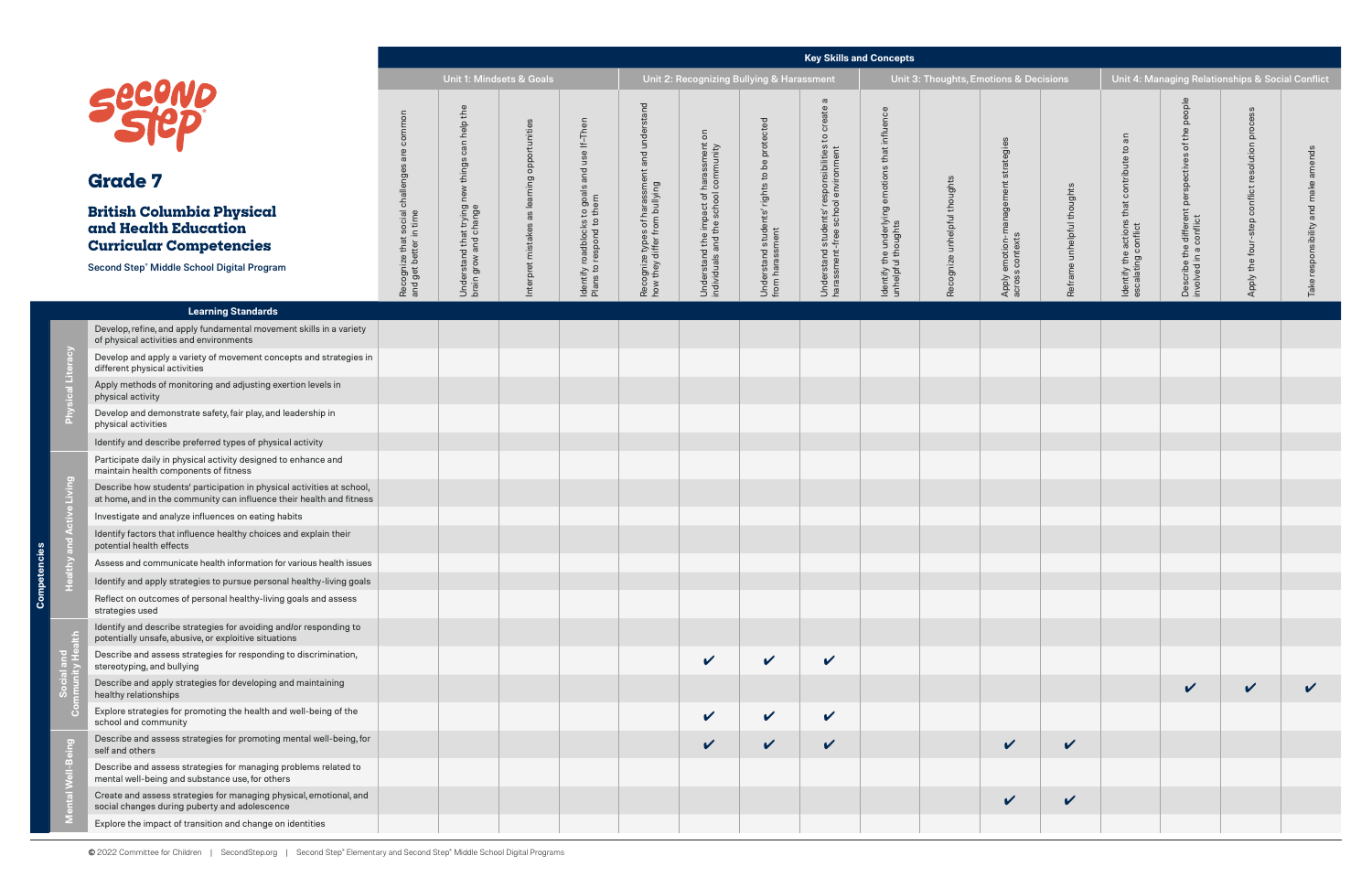# **Key Skills and Concepts**

| ts, Emotions & Dec <u>isions</u>           |                                            |                                                               | Unit 4: Managing Relationships<br>& Social Conflict                |                                                                             |
|--------------------------------------------|--------------------------------------------|---------------------------------------------------------------|--------------------------------------------------------------------|-----------------------------------------------------------------------------|
| Recognize that some stress can be positive | Apply stress-management strategies to cope | Recognize the signs of healthy and unhealthy<br>relationships | Treat others with respect despite differing<br>values and opinions | Apply conflict-management strategies when<br>values and perspectives differ |
|                                            |                                            |                                                               |                                                                    |                                                                             |
|                                            |                                            |                                                               |                                                                    |                                                                             |
|                                            |                                            |                                                               |                                                                    |                                                                             |
|                                            |                                            |                                                               |                                                                    |                                                                             |
|                                            |                                            |                                                               |                                                                    |                                                                             |
|                                            |                                            |                                                               |                                                                    |                                                                             |
|                                            |                                            |                                                               |                                                                    |                                                                             |
|                                            |                                            |                                                               |                                                                    |                                                                             |
|                                            |                                            |                                                               |                                                                    |                                                                             |
|                                            |                                            |                                                               |                                                                    |                                                                             |
|                                            |                                            |                                                               |                                                                    |                                                                             |
|                                            |                                            |                                                               |                                                                    |                                                                             |
|                                            |                                            | V                                                             |                                                                    |                                                                             |
|                                            |                                            |                                                               |                                                                    |                                                                             |

**Competencies**

npetencie

ē,

| <b>Second</b><br><b>Grade 8</b><br><b>British Columbia Physical</b><br>and Health Education<br><b>Curricular Competencies</b><br>Second Step® Middle School Digital Program |                                                                                                                                                | Unit 1: Mindsets & Goals     |                                                                                                 |                                                     | Unit 2: Recognizing Bullying & Harassment                    |                                   |                                                                                          | Unit 3: Thoughts, Emotions & Decisions                                                                            |                                                                                                  |                                                   | <b>Unit 4: Managing Relationships</b><br>& Social Conflict |                                    |                                                           |                                               |                         |
|-----------------------------------------------------------------------------------------------------------------------------------------------------------------------------|------------------------------------------------------------------------------------------------------------------------------------------------|------------------------------|-------------------------------------------------------------------------------------------------|-----------------------------------------------------|--------------------------------------------------------------|-----------------------------------|------------------------------------------------------------------------------------------|-------------------------------------------------------------------------------------------------------------------|--------------------------------------------------------------------------------------------------|---------------------------------------------------|------------------------------------------------------------|------------------------------------|-----------------------------------------------------------|-----------------------------------------------|-------------------------|
|                                                                                                                                                                             |                                                                                                                                                | sensitive topics             | identity,                                                                                       | intere:<br>$\overline{\mathsf{a}}$                  | plan<br>bue sses:                                            |                                   |                                                                                          |                                                                                                                   | and                                                                                              | anxiety                                           | positive<br>$\mathsf{b}\mathsf{d}$                         | cope<br>$\mathtt{S}$<br>strategies | and unhealthy                                             | differing                                     | when<br>strategies      |
|                                                                                                                                                                             |                                                                                                                                                | Follow norms when discussing | their<br>$\overleftarrow{\mathrm{o}}$<br>aspects<br>Identify important :<br>including interests | develop<br>$\mathsf{G}$<br>Apply personal strengths | Anticipate roadblocks to succ<br>strategies to overcome them | Recognize bullying and harassment | Recognize that social and environmental<br>factors contribute to bullying and harassment | cial and environmental<br>to bullying and harassr<br>Recognize how soc<br>factors contribute t<br>in their school | Prepare to take action to disrupt<br>factors that contribute to bullying<br>harassment at school | and<br>stress<br>$\overline{\sigma}$<br>the signs | can<br>ဖ<br>stres<br>some<br>that                          | stress-management                  | healthy<br>đ<br>signs<br>Recognize the s<br>relationships |                                               | Apply conflict-manageme |
|                                                                                                                                                                             |                                                                                                                                                |                              |                                                                                                 |                                                     |                                                              |                                   |                                                                                          |                                                                                                                   |                                                                                                  |                                                   |                                                            |                                    |                                                           | others with respect despite<br>s and opinions |                         |
|                                                                                                                                                                             |                                                                                                                                                |                              |                                                                                                 |                                                     |                                                              |                                   |                                                                                          |                                                                                                                   |                                                                                                  | Recognize                                         | Recognize                                                  | Apply                              |                                                           | Treat<br>values                               |                         |
|                                                                                                                                                                             | <b>Learning Standards</b>                                                                                                                      |                              |                                                                                                 |                                                     |                                                              |                                   |                                                                                          |                                                                                                                   |                                                                                                  |                                                   |                                                            |                                    |                                                           |                                               |                         |
|                                                                                                                                                                             | Develop, refine, and apply fundamental movement skills in a variety<br>of physical activities and environments                                 |                              |                                                                                                 |                                                     |                                                              |                                   |                                                                                          |                                                                                                                   |                                                                                                  |                                                   |                                                            |                                    |                                                           |                                               |                         |
| 6                                                                                                                                                                           | Develop and apply a variety of movement concepts and strategies in<br>different physical activities                                            |                              |                                                                                                 |                                                     |                                                              |                                   |                                                                                          |                                                                                                                   |                                                                                                  |                                                   |                                                            |                                    |                                                           |                                               |                         |
|                                                                                                                                                                             | Apply methods of monitoring and adjusting exertion levels in<br>physical activity                                                              |                              |                                                                                                 |                                                     |                                                              |                                   |                                                                                          |                                                                                                                   |                                                                                                  |                                                   |                                                            |                                    |                                                           |                                               |                         |
|                                                                                                                                                                             | Develop and demonstrate safety, fair play, and leadership in<br>physical activities                                                            |                              |                                                                                                 |                                                     |                                                              |                                   |                                                                                          |                                                                                                                   |                                                                                                  |                                                   |                                                            |                                    |                                                           |                                               |                         |
|                                                                                                                                                                             | Identify and describe preferred types of physical activity                                                                                     |                              |                                                                                                 |                                                     |                                                              |                                   |                                                                                          |                                                                                                                   |                                                                                                  |                                                   |                                                            |                                    |                                                           |                                               |                         |
|                                                                                                                                                                             | Participate daily in physical activity designed to enhance and<br>maintain health components of fitness                                        |                              |                                                                                                 |                                                     |                                                              |                                   |                                                                                          |                                                                                                                   |                                                                                                  |                                                   |                                                            |                                    |                                                           |                                               |                         |
| $\sum_{i=1}^{n}$                                                                                                                                                            | Describe how students' participation in physical activities at school,<br>at home, and in the community can influence their health and fitness |                              |                                                                                                 |                                                     |                                                              |                                   |                                                                                          |                                                                                                                   |                                                                                                  |                                                   |                                                            |                                    |                                                           |                                               |                         |
|                                                                                                                                                                             | Develop strategies for promoting healthy eating choices in<br>different settings                                                               |                              |                                                                                                 |                                                     |                                                              |                                   |                                                                                          |                                                                                                                   |                                                                                                  |                                                   |                                                            |                                    |                                                           |                                               |                         |
|                                                                                                                                                                             | Assess factors that influence healthy choices and their potential<br>health effects                                                            |                              |                                                                                                 |                                                     |                                                              |                                   |                                                                                          |                                                                                                                   |                                                                                                  |                                                   |                                                            |                                    |                                                           |                                               |                         |
|                                                                                                                                                                             | Identify factors that influence health messages from a variety of<br>sources, and analyze their influence on behaviour                         |                              |                                                                                                 |                                                     |                                                              |                                   |                                                                                          |                                                                                                                   |                                                                                                  |                                                   |                                                            |                                    |                                                           |                                               |                         |
|                                                                                                                                                                             | Identify and apply strategies to pursue personal healthy-living goals                                                                          |                              |                                                                                                 |                                                     |                                                              |                                   |                                                                                          |                                                                                                                   |                                                                                                  |                                                   |                                                            |                                    |                                                           |                                               |                         |
|                                                                                                                                                                             | Reflect on outcomes of personal healthy-living goals and assess<br>strategies used                                                             |                              |                                                                                                 |                                                     |                                                              |                                   |                                                                                          |                                                                                                                   |                                                                                                  |                                                   |                                                            |                                    |                                                           |                                               |                         |
|                                                                                                                                                                             | Propose strategies for avoiding and/or responding to potentially<br>unsafe, abusive, or exploitive situations                                  |                              |                                                                                                 |                                                     |                                                              |                                   |                                                                                          |                                                                                                                   |                                                                                                  |                                                   |                                                            |                                    |                                                           |                                               |                         |
|                                                                                                                                                                             | Propose strategies for responding to discrimination, stereotyping,<br>and bullying                                                             |                              |                                                                                                 |                                                     |                                                              |                                   | $\checkmark$                                                                             | $\checkmark$                                                                                                      | $\checkmark$                                                                                     |                                                   |                                                            |                                    |                                                           |                                               |                         |
|                                                                                                                                                                             | Propose strategies for developing and maintaining healthy relationships                                                                        |                              |                                                                                                 |                                                     |                                                              |                                   |                                                                                          |                                                                                                                   |                                                                                                  |                                                   |                                                            |                                    | $\checkmark$                                              | $\checkmark$                                  | $\checkmark$            |
|                                                                                                                                                                             | Create strategies for promoting the health and well-being of the<br>school and community                                                       |                              |                                                                                                 |                                                     |                                                              |                                   | $\checkmark$                                                                             | $\checkmark$                                                                                                      | $\checkmark$                                                                                     |                                                   |                                                            |                                    |                                                           |                                               |                         |